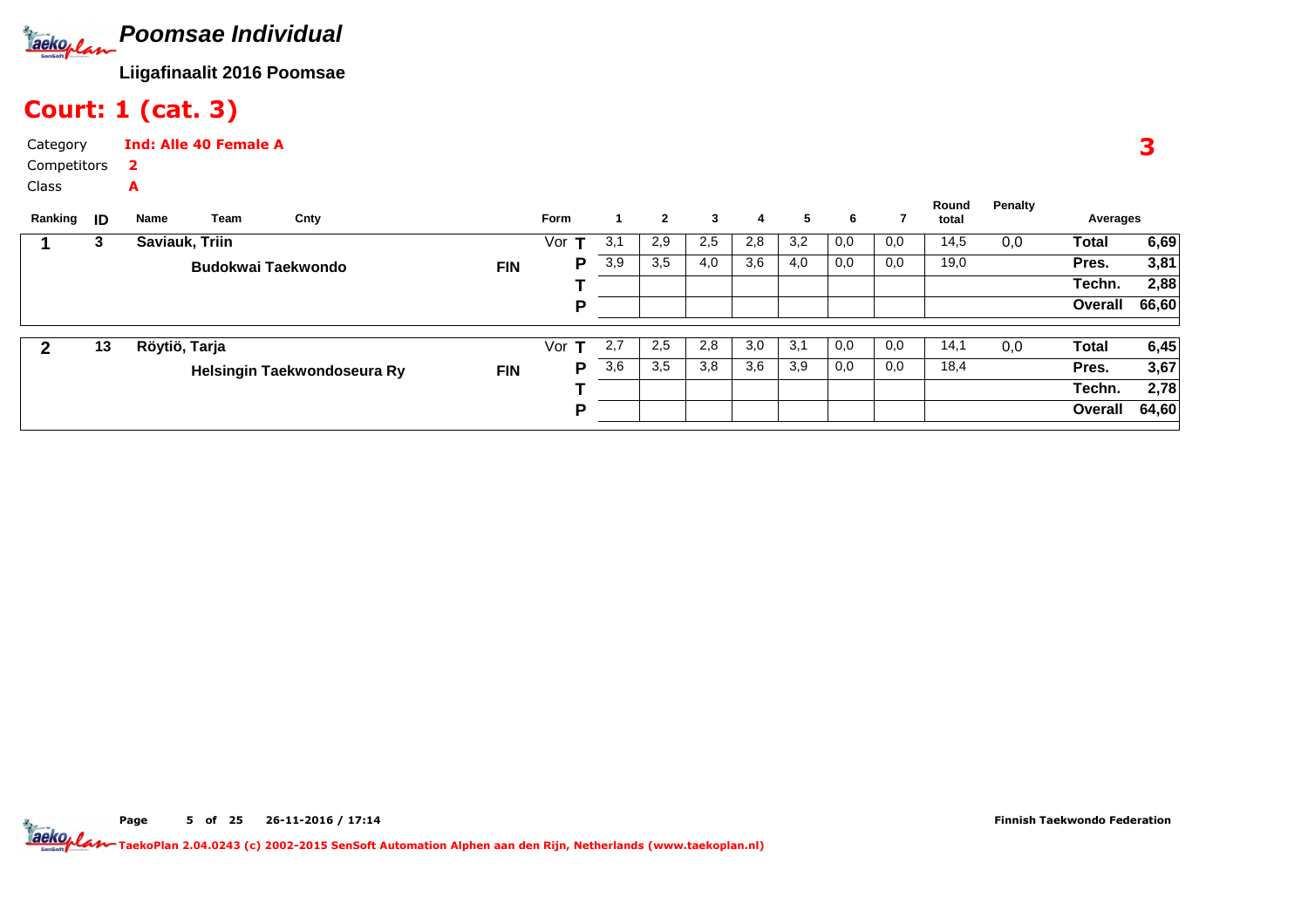

### Court: 1 (cat. 5)

| Category    | <b>Ind: Alle 30 Male A</b> |
|-------------|----------------------------|
| Competitors |                            |
| Class       | А                          |

| Ranking | -ID | Name            | Team               | Cnty                        |            | Form     |     | $\mathbf{2}$ | 3   | 4   | 5   | 6   |     | Round<br>total | Penalty | Averages |       |
|---------|-----|-----------------|--------------------|-----------------------------|------------|----------|-----|--------------|-----|-----|-----|-----|-----|----------------|---------|----------|-------|
|         | 4   | Siltanen, Olli  |                    |                             |            | Vor      | 3,3 | 3,1          | 3,0 | 3,2 | 2,6 | 0,0 | 0,0 | 15,2           | 0,0     | Total    | 7,13  |
|         |     |                 | Budokwai Taekwondo |                             | <b>FIN</b> | Р        | 4,2 | 4,3          | 4,0 | 4,0 | 4,4 | 0,0 | 0,0 | 20,9           |         | Pres.    | 4,12  |
|         |     |                 |                    |                             |            |          |     |              |     |     |     |     |     |                |         | Techn.   | 3,01  |
|         |     |                 |                    |                             |            | D        |     |              |     |     |     |     |     |                |         | Overall  | 70,90 |
|         | 11  | Lehtinen, Ville |                    |                             |            | Vor<br>т | 3,1 | 2,3          | 2,4 | 2,8 | 2,3 | 0,0 | 0,0 | 12,9           | 0,0     | Total    | 6,16  |
|         |     |                 |                    | Helsingin Taekwondoseura Ry | <b>FIN</b> | Р        | 4,0 | 4,0          | 3,8 | 3,8 | 4,0 | 0,0 | 0,0 | 19,6           |         | Pres.    | 3,81  |
|         |     |                 |                    |                             |            |          |     |              |     |     |     |     |     |                |         | Techn.   | 2,35  |
|         |     |                 |                    |                             |            | D        |     |              |     |     |     |     |     |                |         | Overall  | 62,30 |
|         |     |                 |                    |                             |            |          |     |              |     |     |     |     |     |                |         |          |       |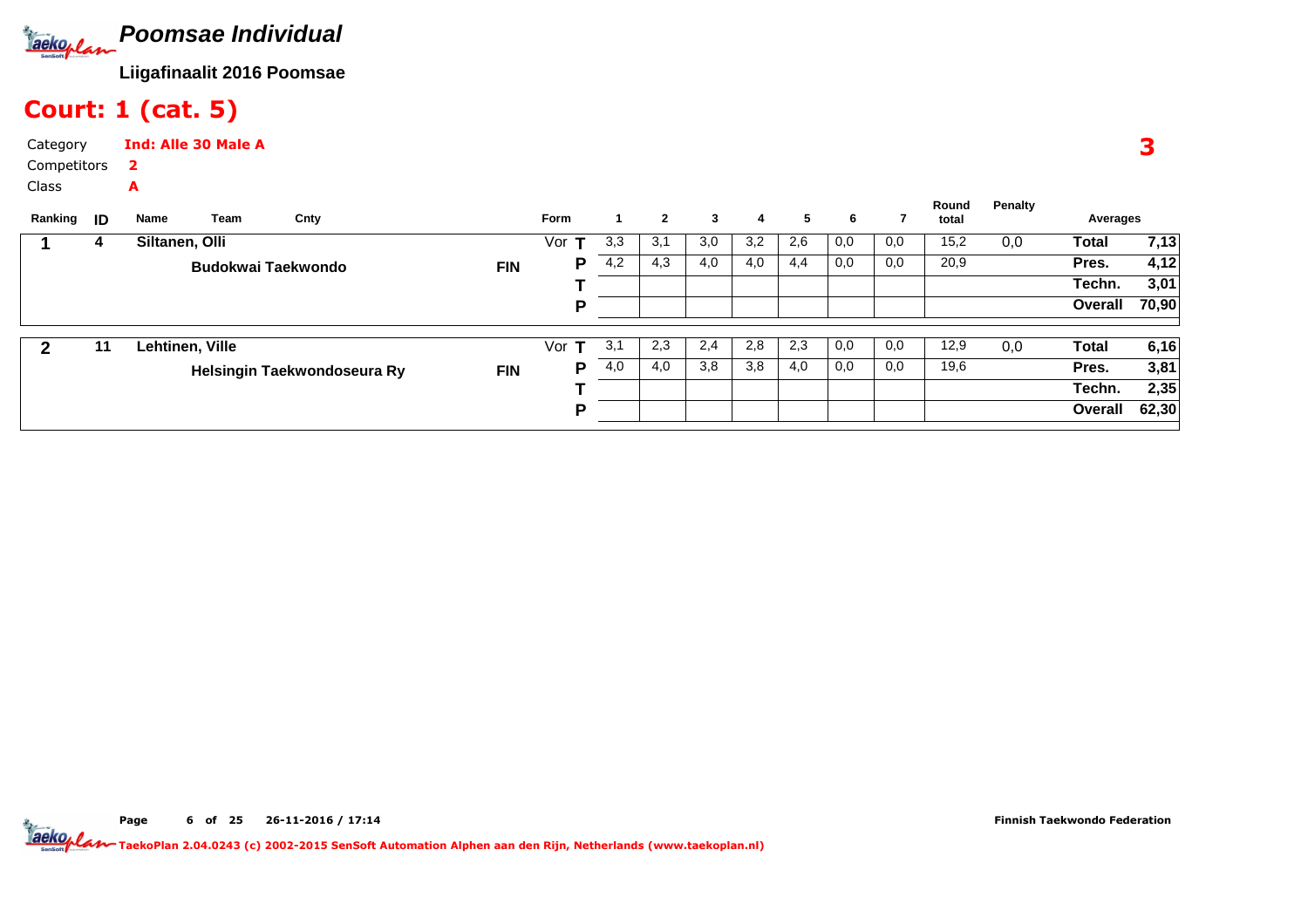

## Court: 1 (cat. 6)

| Category<br>Competitors<br>Class |    |           | <b>Ind: Alle 40 Male A</b> |                     |            |              |     |              |     |     |                  |     |     |                |         |          |       |
|----------------------------------|----|-----------|----------------------------|---------------------|------------|--------------|-----|--------------|-----|-----|------------------|-----|-----|----------------|---------|----------|-------|
| Ranking <b>ID</b>                |    | A<br>Name | Team                       | Cnty                |            | Form         |     | $\mathbf{2}$ | 3   | 4   | 5                | 6   |     | Round<br>total | Penalty | Averages |       |
|                                  | 39 |           | Aalto-Setälä, Sauli        |                     |            | Vor <b>T</b> | 2,4 | 2,7          | 2,3 | 2,8 | 3,3              | 0,0 | 0,0 | 13,5           | 0,0     | Total    | 6,56  |
|                                  |    |           |                            | Rauman Taekwondo Ry | <b>FIN</b> | P            | 3,6 | 3,9          | 4,0 | 3,7 | $\overline{3,7}$ | 0,0 | 0,0 | 18,9           |         | Pres.    | 3,79  |
|                                  |    |           |                            |                     |            |              |     |              |     |     |                  |     |     |                |         | Techn.   | 2,78  |
|                                  |    |           |                            |                     |            | D            |     |              |     |     |                  |     |     |                |         | Overall  | 65,70 |

Page 7 of 25 26-11-2016 / 17:14

Finnish Taekwondo Federation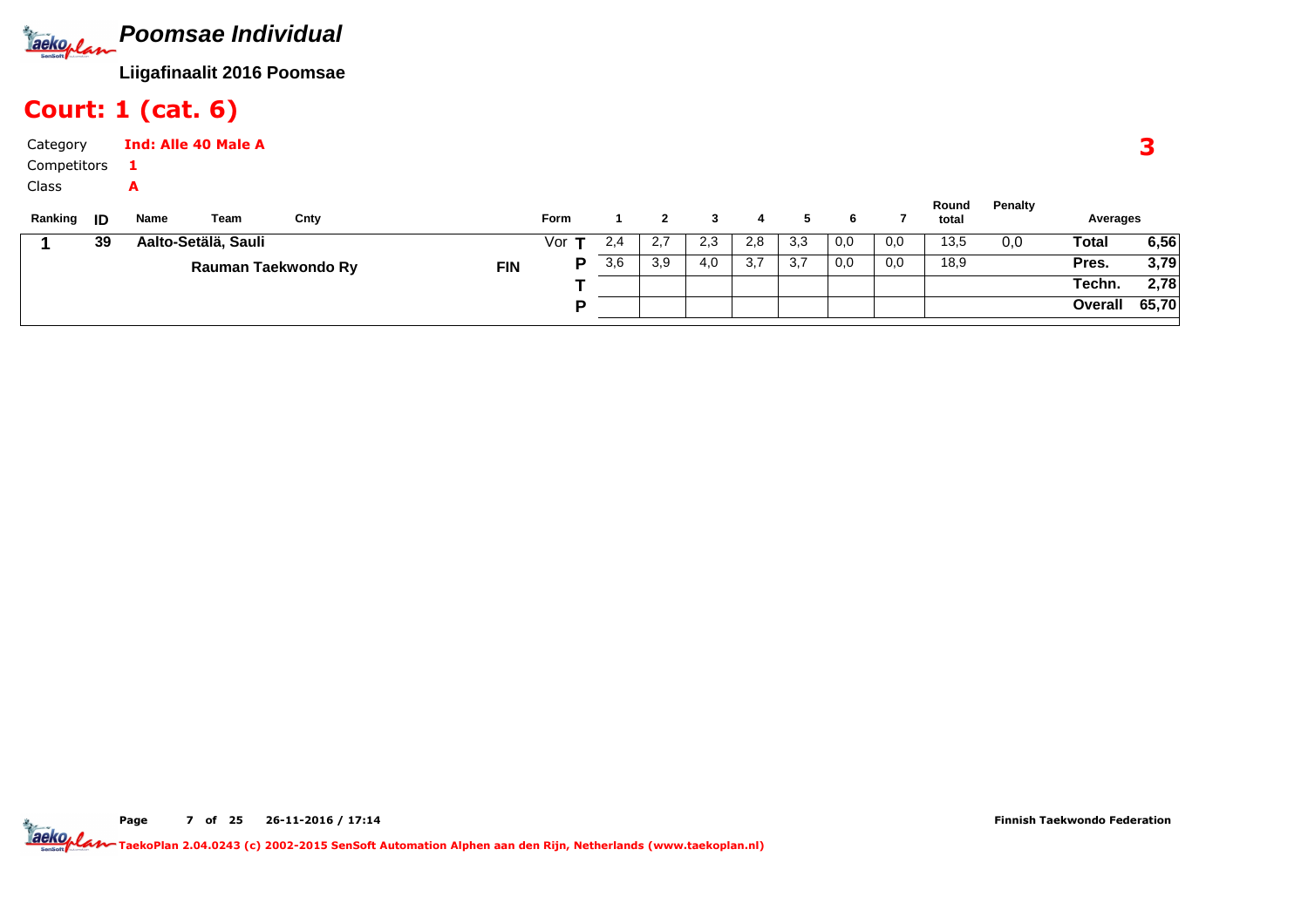

## Court: 1 (cat. 7)

Category CompetitorsClassInd: Kelta-vihreät Female A4A

|         |    |                   |                                    |            |          |                  |              |     |     |     |     |     | Round | Penalty |              |       |
|---------|----|-------------------|------------------------------------|------------|----------|------------------|--------------|-----|-----|-----|-----|-----|-------|---------|--------------|-------|
| Ranking | ID | Name<br>Team      | Cnty                               |            | Form     | 1                | $\mathbf{2}$ | 3   | 4   | 5   | 6   | 7   | total |         | Averages     |       |
|         | 48 | Parta, Aino       |                                    |            | Vor      | 2,6              | 2,8          | 2,5 | 2,8 | 3,0 | 0,0 | 0,0 | 13,7  | 0,0     | <b>Total</b> | 5,66  |
|         |    |                   | Taekwondo Nurmijärvi               | <b>FIN</b> | P        | $\overline{3,5}$ | 3,2          | 3,4 | 3,0 | 2,8 | 0,0 | 0,0 | 15,9  |         | Pres.        | 3,15  |
|         |    |                   |                                    |            |          |                  |              |     |     |     |     |     |       |         | Techn.       | 2,51  |
|         |    |                   |                                    |            | P        |                  |              |     |     |     |     |     |       |         | Overall      | 56,30 |
|         |    |                   |                                    |            |          |                  |              |     |     |     |     |     |       |         |              |       |
| 2       | 27 | Huttunen, Teea    |                                    |            | Vor      | 2,6              | 1,9          | 2,3 | 2,6 | 2,7 | 0,0 | 0,0 | 12,1  | 0,0     | <b>Total</b> | 5,11  |
|         |    |                   | Korson Kaiku Taekwondo             | <b>FIN</b> | P        | 3,4              | 2,6          | 3,2 | 2,8 | 2,7 | 0,0 | 0,0 | 14,7  |         | Pres.        | 2,86  |
|         |    |                   |                                    |            |          |                  |              |     |     |     |     |     |       |         | Techn.       | 2,25  |
|         |    |                   |                                    |            | P        |                  |              |     |     |     |     |     |       |         | Overall      | 50,70 |
|         |    |                   |                                    |            |          |                  |              |     |     |     |     |     |       |         |              |       |
| 3       |    | Kurkela, Nea-Anna |                                    |            | Vor<br>т | 2,4              | 2,0          | 1,9 | 2,1 | 2,8 | 0,0 | 0,0 | 11,2  | 0,0     | Total        | 5,05  |
|         |    |                   | <b>Budokwai Taekwondo</b>          | <b>FIN</b> | P        | $\overline{3,0}$ | 2,7          | 3,0 | 2,7 | 2,6 | 0,0 | 0,0 | 14,0  |         | Pres.        | 2,81  |
|         |    |                   |                                    |            |          |                  |              |     |     |     |     |     |       |         | Techn.       | 2,23  |
|         |    |                   |                                    |            | P        |                  |              |     |     |     |     |     |       |         | Overall      | 50,90 |
|         |    |                   |                                    |            |          |                  |              |     |     |     |     |     |       |         |              |       |
| 4       | 43 | Fagerholm, Sofia  |                                    |            | Vor<br>Т | 2,2              | 1,8          | 1,9 | 2,0 | 2,6 | 0,0 | 0,0 | 10,5  | 0,0     | Total        | 5,01  |
|         |    |                   | <b>Saariston Taekwondo Park Ry</b> | <b>FIN</b> | P        | 3,0              | 2,6          | 3,0 | 2,7 | 2,7 | 0,0 | 0,0 | 14,0  |         | Pres.        | 2,88  |
|         |    |                   |                                    |            |          |                  |              |     |     |     |     |     |       |         | Techn.       | 2,13  |
|         |    |                   |                                    |            | P        |                  |              |     |     |     |     |     |       |         | Overall      | 50,40 |
|         |    |                   |                                    |            |          |                  |              |     |     |     |     |     |       |         |              |       |

Page 8 of 25 26-11-2016 / 17:14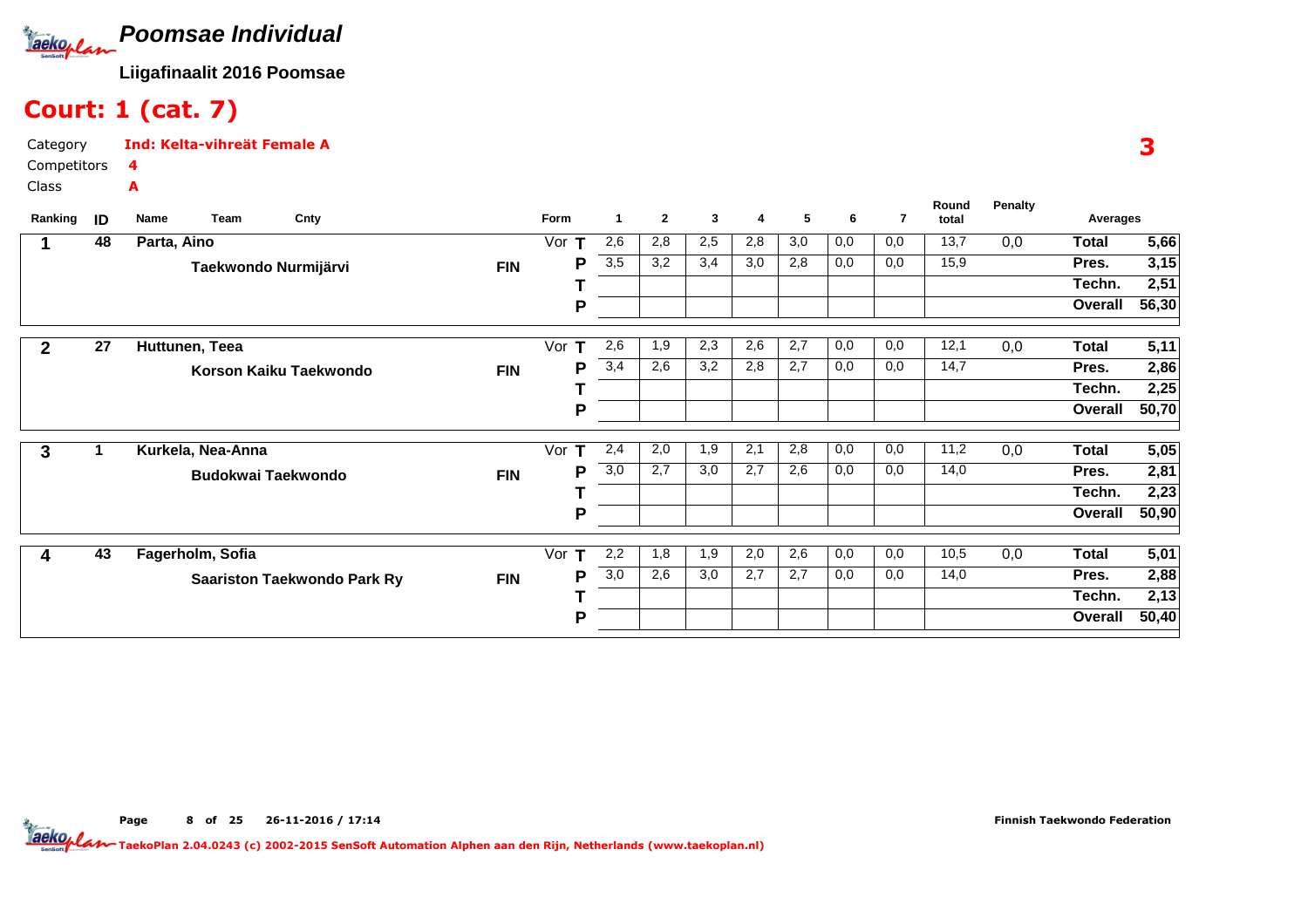

## Court: 1 (cat. 8)

| Category     |    | <b>Ind: Kadetit Male A</b>   |            |          |              |                |     |     |     |     |     |                |                |              |       |
|--------------|----|------------------------------|------------|----------|--------------|----------------|-----|-----|-----|-----|-----|----------------|----------------|--------------|-------|
| Competitors  |    | 6                            |            |          |              |                |     |     |     |     |     |                |                |              |       |
| Class        |    | A                            |            |          |              |                |     |     |     |     |     |                |                |              |       |
| Ranking      | ID | Team<br>Name<br>Cnty         |            | Form     | $\mathbf{1}$ | $\overline{2}$ | 3   | 4   | 5   | 6   | 7   | Round<br>total | <b>Penalty</b> | Averages     |       |
|              | 32 | Halonen, Daniel              |            | Vor      | 2,2          | 2,7            | 2,9 | 2,9 | 2,8 | 0,0 | 0,0 | 13,5           | 0,0            | <b>Total</b> | 6,34  |
|              |    | Porin Taekwondoseura Ry      | <b>FIN</b> | Р        | 3,3          | 3,5            | 3,8 | 4,2 | 3,8 | 0,0 | 0,0 | 18,6           |                | Pres.        | 3,65  |
|              |    |                              |            |          |              |                |     |     |     |     |     |                |                | Techn.       | 2,69  |
| $\mathbf{A}$ |    |                              |            | P        |              |                |     |     |     |     |     |                |                | Overall      | 63,30 |
| 4            | 9  | Punaganti, Pranav            |            | т<br>Vor | 1,9          | 1,9            | 2,6 | 2,6 | 1,8 | 0,0 | 0,0 | 10,8           | 0,0            | <b>Total</b> | 5,53  |
|              |    | <b>Espoo Hwarang Team Ry</b> | <b>FIN</b> | P        | 3,1          | 3,3            | 3,7 | 3,9 | 3,3 | 0,0 | 0,0 | 17,3           |                | Pres.        | 3,40  |
|              |    |                              |            |          |              |                |     |     |     |     |     |                |                | Techn.       | 2,13  |
| $\mathbf{A}$ |    |                              |            | P        |              |                |     |     |     |     |     |                |                | Overall      | 56,20 |
| 5            | 25 | Teuronen, Jasu               |            | Vor<br>т | 2,1          | 1,9            | 2,6 | 2,1 | 2,1 | 0,0 | 0,0 | 10,8           | 0,0            | <b>Total</b> | 5,42  |
|              |    | Lohjan Taekwondoseura Ry     | <b>FIN</b> | P        | 3,1          | 3,3            | 3,3 | 3,5 | 3,3 | 0,0 | 0,0 | 16,5           |                | Pres.        | 3,31  |
|              |    |                              |            |          |              |                |     |     |     |     |     |                |                | Techn.       | 2,10  |
| $\mathbf{A}$ |    |                              |            | P        |              |                |     |     |     |     |     |                |                | Overall      | 54,30 |

|    |                   |                                                     |          |     |     |     |     |     |     |     |      |     |         | 54,30∣  |
|----|-------------------|-----------------------------------------------------|----------|-----|-----|-----|-----|-----|-----|-----|------|-----|---------|---------|
| 51 | Kopisto, Methasit |                                                     | Vor      | 2,6 | 2,4 | 2,7 | 2,9 | 3,2 | 0,0 | 0,0 | 13,8 | 0,0 | Total   | 5,98    |
|    |                   | <b>FIN</b>                                          | Þ        | 3,3 | 3,3 | 3,8 | 4,1 | 3,7 | 0,0 | 0,0 | 18,2 |     | Pres.   | 3,56    |
|    |                   |                                                     |          |     |     |     |     |     |     |     |      |     | Techn.  | 2,41    |
|    |                   |                                                     | o        |     |     |     |     |     |     |     |      |     | Overall | 60,30   |
| 37 | Pulakka, Jasper   |                                                     | Vor<br>т | 1,8 | 2,2 | 2,1 | 2,0 | 2,4 | 0,0 | 0,0 | 10,5 | 0,0 | Total   | 5,31    |
|    |                   | <b>FIN</b>                                          | D        | 3,0 | 3,4 | 3,4 | 3,6 | 3,4 | 0,0 | 0,0 | 16,8 |     | Pres.   | 3,35    |
|    |                   |                                                     |          |     |     |     |     |     |     |     |      |     | Techn.  | 1,96    |
|    |                   |                                                     | D        |     |     |     |     |     |     |     |      |     | Overall | 52,70   |
|    |                   | Taekwondourheilijat 2011<br>Porin Taekwondoseura Ry |          |     |     | D   |     |     |     |     |      |     |         | Overall |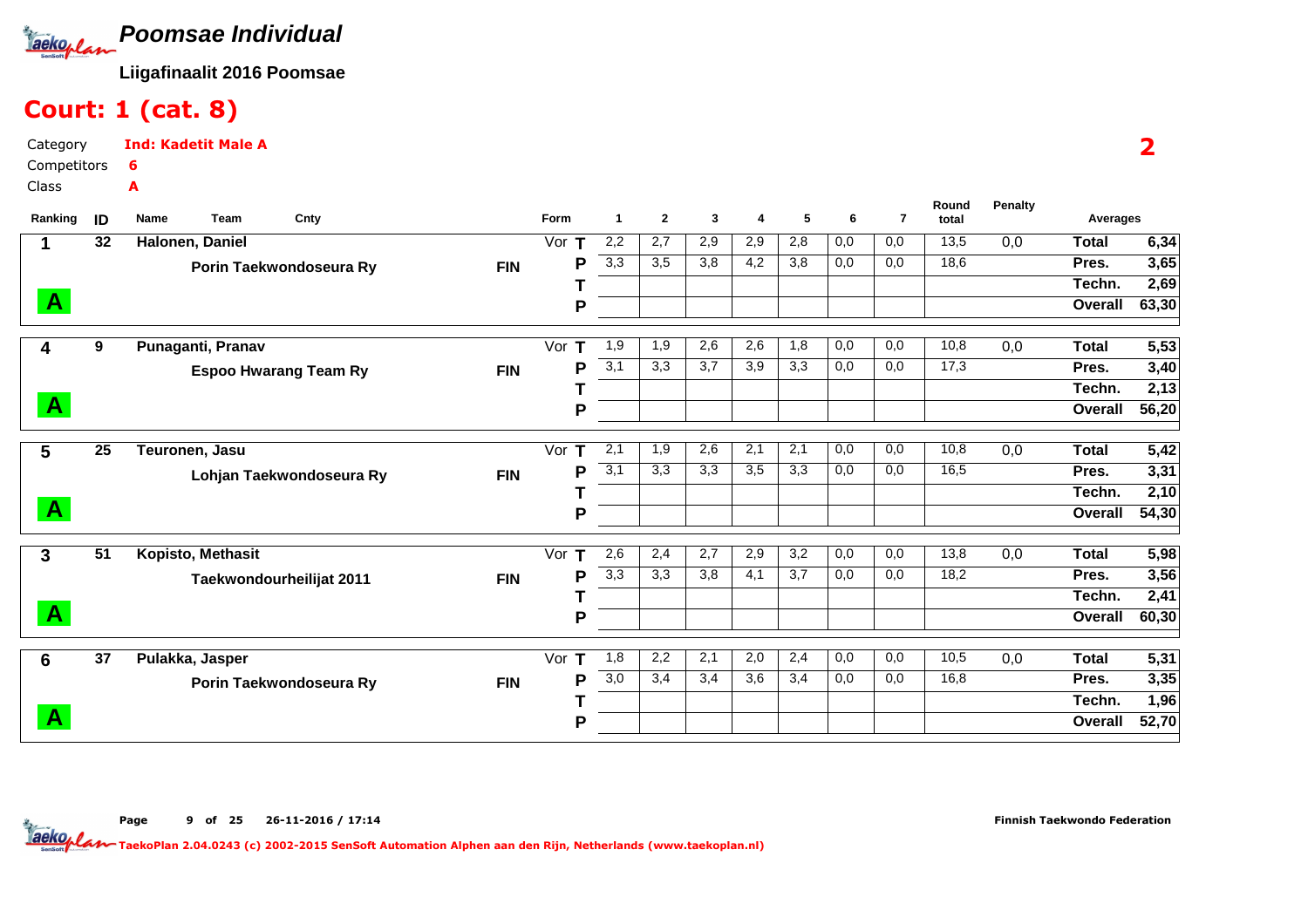

#### Court: 1 (cat. 8)

| Category<br>Competitors |    | - 6       | <b>Ind: Kadetit Male A</b> |                         |            |             |     |     |     |     |     |     |     |                |         |              |       |
|-------------------------|----|-----------|----------------------------|-------------------------|------------|-------------|-----|-----|-----|-----|-----|-----|-----|----------------|---------|--------------|-------|
| Class<br>Ranking        | ID | A<br>Name | Team                       | Cnty                    |            | <b>Form</b> |     | 2   | 3   | 4   | 5   | 6   |     | Round<br>total | Penalty | Averages     |       |
| $\mathbf{2}$            | 33 |           | Järvenpää, Joonas          |                         |            | Vor $\tau$  | 2,2 | 2,3 | 2,8 | 2,7 | 2,7 | 0,0 | 0,0 | 12,7           | 0,0     | <b>Total</b> | 6,05  |
|                         |    |           |                            | Porin Taekwondoseura Ry | <b>FIN</b> | P           | 3,3 | 3,5 | 3,6 | 4,0 | 3,6 | 0,0 | 0,0 | 18,0           |         | Pres.        | 3,57  |
|                         |    |           |                            |                         |            |             |     |     |     |     |     |     |     |                |         | Techn.       | 2,48  |
|                         |    |           |                            |                         |            | D           |     |     |     |     |     |     |     |                |         | Overall      | 60,70 |

Page 10 of 25 26-11-2016 / 17:14

Finnish Taekwondo Federation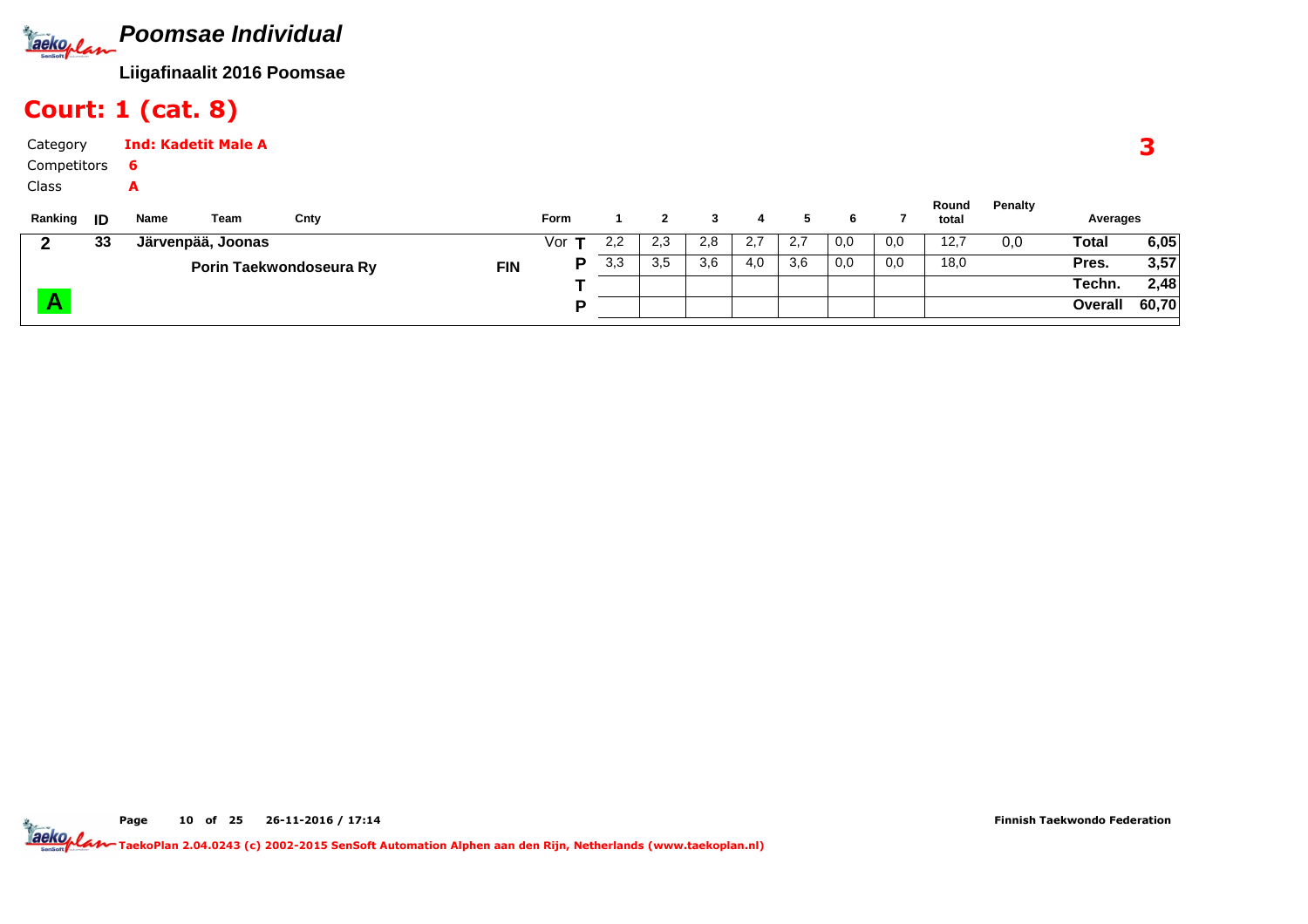

## Court: 1 (cat. 8)

| Category    | <b>Ind: Kadetit Male A</b> |
|-------------|----------------------------|
| Competitors | 6                          |
| Class       | А                          |

| Ranking      | ID              | Cnty<br>Name<br>Team         |            | Form                         | -1               | $\mathbf{2}$     | 3   | 4   | 5                | 6   | $\overline{7}$ | Round<br>total | <b>Penalty</b>   | Averages     |                   |
|--------------|-----------------|------------------------------|------------|------------------------------|------------------|------------------|-----|-----|------------------|-----|----------------|----------------|------------------|--------------|-------------------|
|              | 32              | Halonen, Daniel              |            | Vor<br>т                     | 2,6              | 3,1              | 2,7 | 2,8 | 2,6              | 0,0 | 0,0            | 13,8           | 0,0              | <b>Total</b> | 6,21              |
|              |                 | Porin Taekwondoseura Ry      | <b>FIN</b> | P                            | 3,4              | 3,7              | 3,6 | 3,7 | 4,1              | 0,0 | 0,0            | 18,5           |                  | Pres.        | 3,62              |
|              |                 |                              |            |                              |                  |                  |     |     |                  |     |                |                |                  | Techn.       | 2,59              |
|              |                 |                              |            | P                            |                  |                  |     |     |                  |     |                |                |                  | Overall      | 62,80             |
| $\mathbf{2}$ | 51              | Kopisto, Methasit            |            | Vor<br>т                     | 2,8              | 2,8              | 2,6 | 2,7 | 2,6              | 0,0 | 0,0            | 13,5           | 0,0              | <b>Total</b> | 6,21              |
|              |                 | Taekwondourheilijat 2011     | <b>FIN</b> | P                            | 3,3              | 3,6              | 3,5 | 3,6 | 4,1              | 0,0 | 0,0            | 18,1           |                  | Pres.        | 3,55              |
|              |                 |                              |            |                              |                  |                  |     |     |                  |     |                |                |                  | Techn.       | 2,67              |
|              |                 |                              |            | P                            |                  |                  |     |     |                  |     |                |                |                  | Overall      | 63,00             |
| 3            | 33              | Järvenpää, Joonas            |            | Vor<br>$\mathbf T$           | 2,6              | 2,8              | 2,4 | 2,7 | 2,3              | 0,0 | 0,0            | 12,8           | 0,0              | <b>Total</b> | 5,97              |
|              |                 | Porin Taekwondoseura Ry      | <b>FIN</b> | P                            | 3,3              | 3,6              | 3,4 | 3,5 | 4,0              | 0,0 | 0,0            | 17,8           |                  | Pres.        | 3,48              |
|              |                 |                              |            |                              |                  |                  |     |     |                  |     |                |                |                  | Techn.       | 2,48              |
|              |                 |                              |            | P                            |                  |                  |     |     |                  |     |                |                |                  | Overall      | 60,20             |
| 4            | 9               | Punaganti, Pranav            |            | Vor<br>т                     | 2,2              | 2,3              | 2,1 | 2,8 | 2,1              | 0,0 | 0,0            | 11,5           | 0,0              | <b>Total</b> | $\overline{5,61}$ |
|              |                 | <b>Espoo Hwarang Team Ry</b> | <b>FIN</b> | P                            | 3,2              | 3,4              | 3,2 | 3,6 | 3,7              | 0,0 | 0,0            | 17,1           |                  | Pres.        | 3,40              |
|              |                 |                              |            |                              |                  |                  |     |     |                  |     |                |                |                  | Techn.       | 2,21              |
|              |                 |                              |            | P                            |                  |                  |     |     |                  |     |                |                |                  | Overall      | 56,70             |
| 5            | $\overline{25}$ | Teuronen, Jasu               |            | $\overline{\text{Vor}}$<br>т | 2,3              | $\overline{1,9}$ | 2,1 | 2,1 | $\overline{2,1}$ | 0,0 | 0,0            | 10,5           | $\overline{0,0}$ | <b>Total</b> | 5,24              |
|              |                 | Lohjan Taekwondoseura Ry     | <b>FIN</b> | P                            | $\overline{3,2}$ | 3,2              | 3,2 | 3,4 | 3,6              | 0,0 | 0,0            | 16,6           |                  | Pres.        | 3,23              |
|              |                 |                              |            |                              |                  |                  |     |     |                  |     |                |                |                  | Techn.       | 2,00              |
|              |                 |                              |            | P                            |                  |                  |     |     |                  |     |                |                |                  | Overall      | 53,00             |

Page 11 of 25 26-11-2016 / 17:14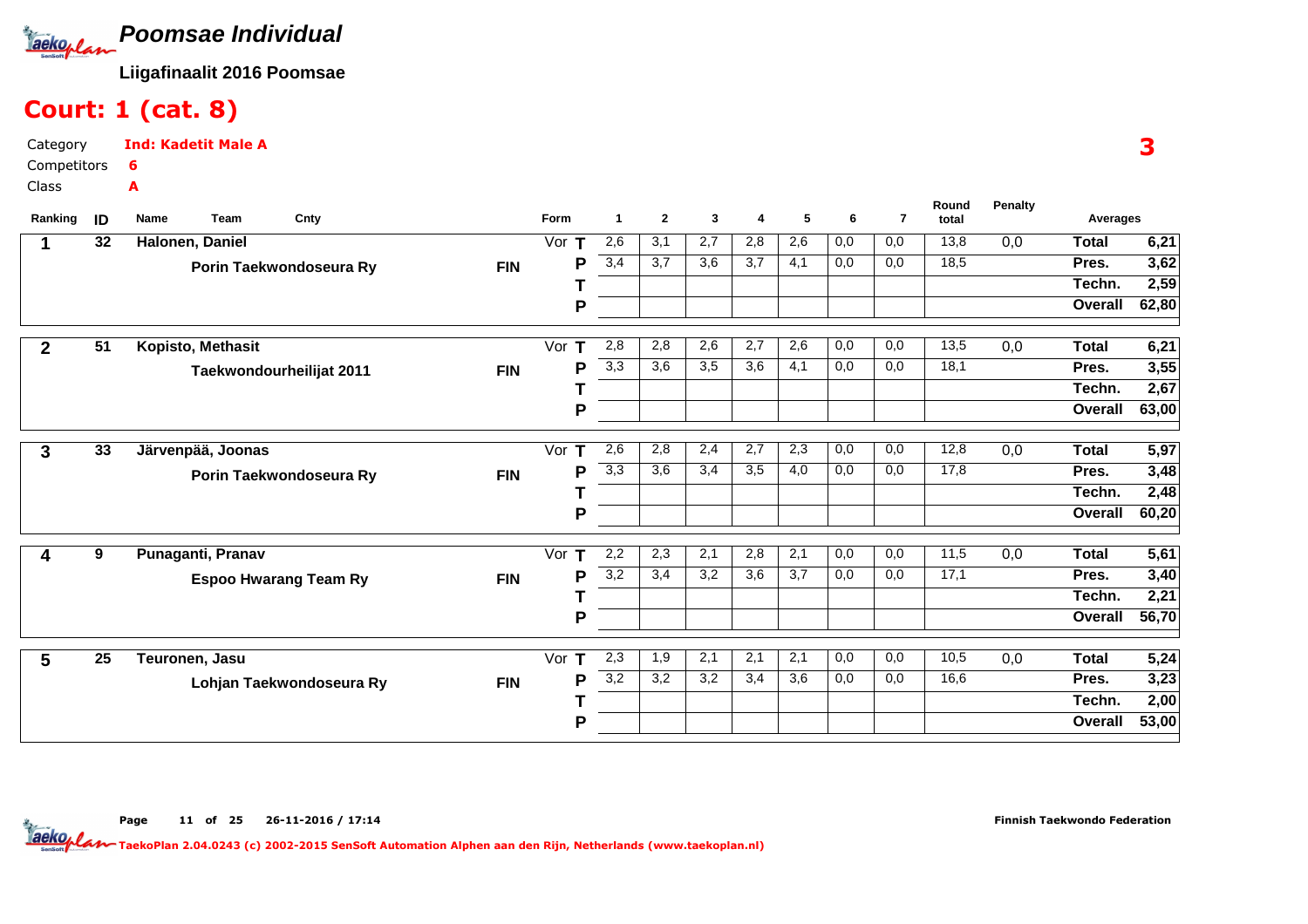

## Court: 1 (cat. 9)

Category CompetitorsClassInd: Siniset A7A

| Ranking        | ID | Team<br>Name       | Cnty                         |            | Form               | $\mathbf{1}$     | $\mathbf{2}$ | 3                | 4   | 5                | 6                | $\overline{7}$ | Round<br>total | <b>Penalty</b> | Averages     |                   |
|----------------|----|--------------------|------------------------------|------------|--------------------|------------------|--------------|------------------|-----|------------------|------------------|----------------|----------------|----------------|--------------|-------------------|
|                | 53 | Kortelainen, Aino  |                              |            | Vor                | 2,7              | 2,7          | 3,0              | 2,7 | 2,0              | 0,0              | 0,0            | 13,1           | 0,0            | <b>Total</b> | 6,35              |
|                |    |                    | Taekwondourheilijat 2011     | <b>FIN</b> | P                  | $\overline{3,7}$ | 3,6          | 3,6              | 3,7 | 3,2              | 0,0              | 0,0            | 17,8           |                | Pres.        | 3,65              |
|                |    |                    |                              |            |                    |                  |              |                  |     |                  |                  |                |                |                | Techn.       | 2,70              |
|                |    |                    |                              |            | P                  |                  |              |                  |     |                  |                  |                |                |                | Overall      | 62,60             |
| $\overline{2}$ | 10 | Uuskoski, Patricia |                              |            | Vor<br>Т           | 2,8              | 2,9          | 3,1              | 2,6 | 2,3              | 0,0              | 0,0            | 13,7           | 0,0            | <b>Total</b> | 6,22              |
|                |    |                    | <b>Espoo Hwarang Team Ry</b> | <b>FIN</b> | P                  | 3,4              | 3,4          | 3,7              | 3,6 | 3,1              | 0,0              | 0,0            | 17,2           |                | Pres.        | 3,47              |
|                |    |                    |                              |            |                    |                  |              |                  |     |                  |                  |                |                |                | Techn.       | 2,75              |
|                |    |                    |                              |            | P                  |                  |              |                  |     |                  |                  |                |                |                | Overall      | 61,90             |
| 3              | 36 | Lindgren, Maria    |                              |            | Vor $T$            | 2,5              | 2,7          | 3,3              | 2,1 | 2,5              | 0,0              | 0,0            | 13,1           | 0,0            | <b>Total</b> | 5,88              |
|                |    |                    | Porin Taekwondoseura Ry      | <b>FIN</b> | P                  | 3,3              | 3,4          | 3,6              | 3,3 | 3,3              | 0,0              | 0,0            | 16,9           |                | Pres.        | 3,33              |
|                |    |                    |                              |            |                    |                  |              |                  |     |                  |                  |                |                |                | Techn.       | 2,55              |
|                |    |                    |                              |            | P                  |                  |              |                  |     |                  |                  |                |                |                | Overall      | 59,30             |
|                | 44 | Sarola, Sofia      |                              |            | $\mathsf T$<br>Vor | 2,5              | 2,4          | $\overline{3,0}$ | 2,3 | $\overline{2,1}$ | 0,0              | 0,0            | 12,3           | 0,0            | <b>Total</b> | $\overline{5,50}$ |
|                |    |                    | Taekwondourheilijat 2011     | <b>FIN</b> | P                  | 3,1              | 3,4          | 3,5              | 3,3 | 3,0              | 0,0              | 0,0            | 16,3           |                | Pres.        | 3,27              |
|                |    |                    |                              |            |                    |                  |              |                  |     |                  |                  |                |                |                | Techn.       | 2,23              |
|                |    |                    |                              |            | P                  |                  |              |                  |     |                  |                  |                |                |                | Overall      | 55,40             |
| 5              | 35 | Lankinen, Anu      |                              |            | Vor<br>т           | 2,4              | 2,6          | 1,9              | 2,3 | 2,0              | $\overline{0,0}$ | 0,0            | 11,2           | 0,0            | <b>Total</b> | 5,32              |
|                |    |                    | Porin Taekwondoseura Ry      | <b>FIN</b> | P                  | $\overline{3,2}$ | 3,2          | 3,1              | 3,3 | 3,1              | 0,0              | 0,0            | 15,9           |                | Pres.        | 3,17              |
|                |    |                    |                              |            |                    |                  |              |                  |     |                  |                  |                |                |                | Techn.       | 2,15              |
|                |    |                    |                              |            | P                  |                  |              |                  |     |                  |                  |                |                |                | Overall      | 53,00             |

Page 12 of 25 26-11-2016 / 17:14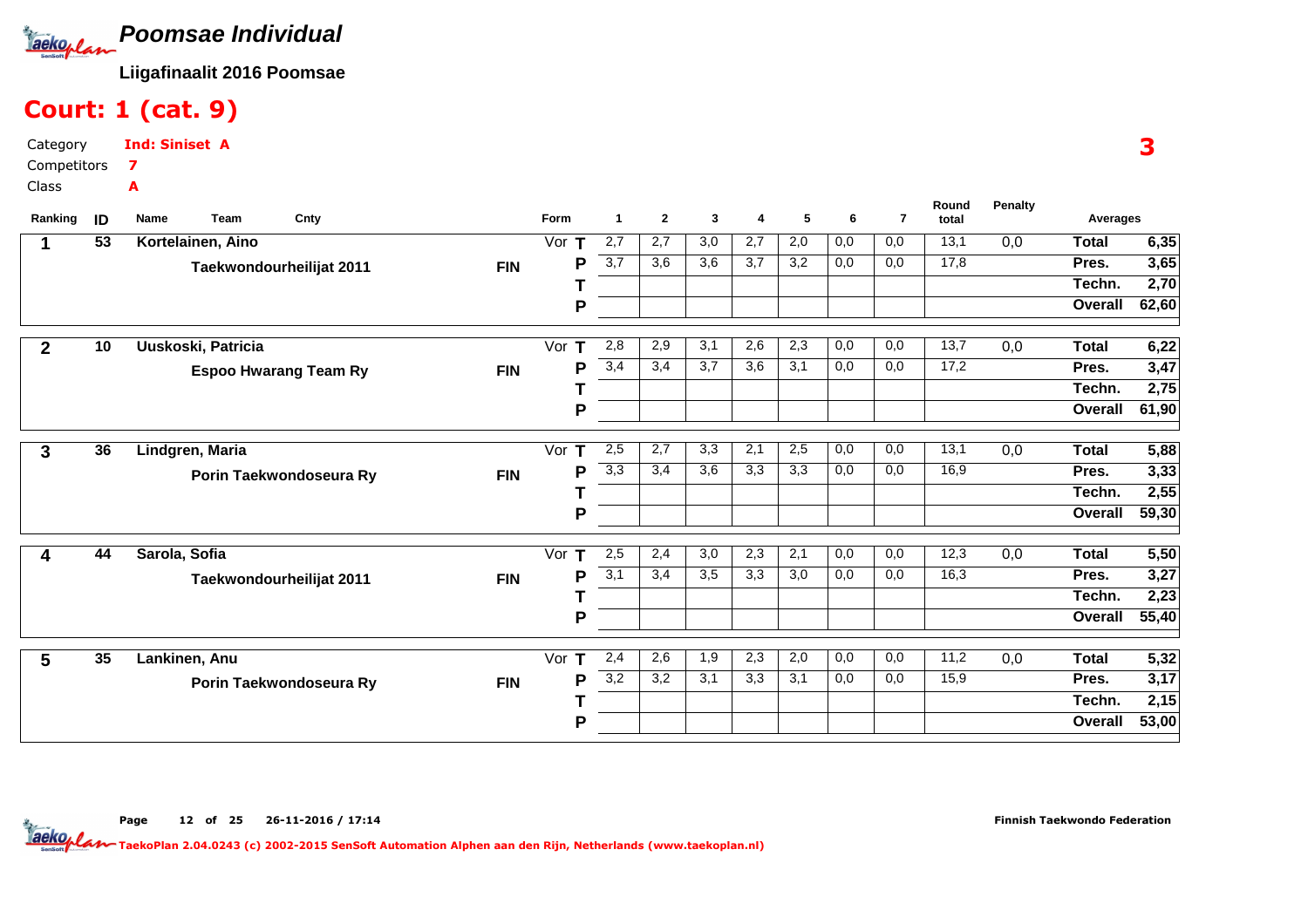

## Court: 1 (cat. 9)

| Category    | <b>Ind: Siniset A</b> |  |
|-------------|-----------------------|--|
| Competitors |                       |  |
| Class       | А                     |  |

| Ranking <b>ID</b> |    | Name          | Team               | Cnty                               |            | <b>Form</b> |     | $\mathbf{2}$ | 3   | 4   | 5   | 6   |     | Round<br>total | Penalty | Averages |       |
|-------------------|----|---------------|--------------------|------------------------------------|------------|-------------|-----|--------------|-----|-----|-----|-----|-----|----------------|---------|----------|-------|
| 6                 | 42 |               | Fagerholm, Jessica |                                    |            | Vor         | 2,4 | 2,5          | 1,7 | 2,1 | 1,6 | 0,0 | 0,0 | 10,3           | 0,0     | Total    | 5,07  |
|                   |    |               |                    | <b>Saariston Taekwondo Park Ry</b> | <b>FIN</b> | Р           | 3,1 | 3,3          | 3,0 | 3,2 | 2,9 | 0,0 | 0,0 | 15.5           |         | Pres.    | 3,09  |
|                   |    |               |                    |                                    |            |             |     |              |     |     |     |     |     |                |         | Techn.   | 1,98  |
|                   |    |               |                    |                                    |            | D           |     |              |     |     |     |     |     |                |         | Overall  | 50,50 |
|                   |    |               |                    |                                    |            |             |     |              |     |     |     |     |     |                |         |          |       |
|                   | 26 | Turunen, Tomi |                    |                                    |            | Vor<br>т    | 1,9 | 2,0          | 2,6 | 1.8 | 1,8 | 0,0 | 0,0 | 10,1           | 0,0     | Total    | 5,02  |
|                   |    |               |                    | Lohjan Taekwondoseura Ry           | <b>FIN</b> | P           | 2,8 | 3,2          | 3,4 | 3,3 | 3,0 | 0,0 | 0,0 | 15,7           |         | Pres.    | 3,13  |
|                   |    |               |                    |                                    |            |             |     |              |     |     |     |     |     |                |         | Techn.   | 1,89  |
|                   |    |               |                    |                                    |            | D           |     |              |     |     |     |     |     |                |         | Overall  | 50,90 |
|                   |    |               |                    |                                    |            |             |     |              |     |     |     |     |     |                |         |          |       |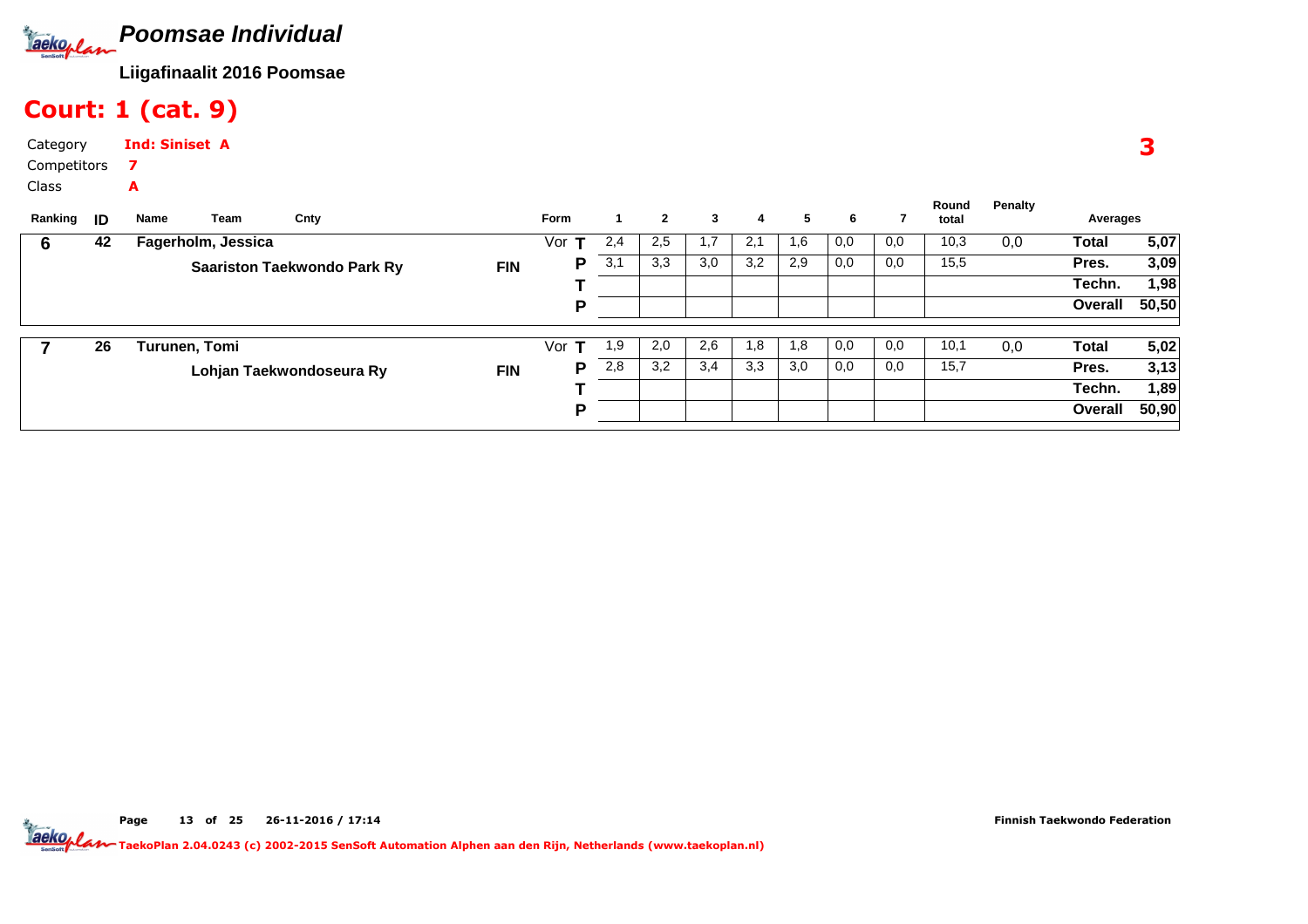

#### Court: 1 (cat. 10)

| Category    | <b>Ind: Juniorit Male A</b> |
|-------------|-----------------------------|
| Competitors | 4                           |
| Class       | А                           |

| Ranking | ID | Name<br>Team       | Cnty                         |            | <b>Form</b>         | 1   | $\mathbf{2}$ | 3   | 4   | 5   | 6   | $\overline{7}$ | Round<br>total | <b>Penalty</b> | Averages     |       |
|---------|----|--------------------|------------------------------|------------|---------------------|-----|--------------|-----|-----|-----|-----|----------------|----------------|----------------|--------------|-------|
|         | 7  | Knutsson, Mico     |                              |            | Vor                 | 2,8 | 3,0          | 3,1 | 2,9 | 2,8 | 0,0 | 0,0            | 14,6           | 0,0            | <b>Total</b> | 6,63  |
|         |    |                    | <b>Espoo Hwarang Team Ry</b> | <b>FIN</b> | Р                   | 3,8 | 3,9          | 3,6 | 3,9 | 3,8 | 0,0 | 0,0            | 19,0           |                | Pres.        | 3,80  |
|         |    |                    |                              |            |                     |     |              |     |     |     |     |                |                |                | Techn.       | 2,83  |
|         |    |                    |                              |            | P                   |     |              |     |     |     |     |                |                |                | Overall      | 66,30 |
|         | 57 | Leiritie, Tapio    |                              |            | Vor<br>т            | 2,8 | 2,5          | 2,8 | 2,5 | 2,8 | 0,0 | 0,0            | 13,4           | 0,0            | <b>Total</b> | 6,12  |
|         |    |                    | Vihdin Taekwondoseura Ry     | <b>FIN</b> | P                   | 3,3 | 3,6          | 3,3 | 3,5 | 3,7 | 0,0 | 0,0            | 17,4           |                | Pres.        | 3,47  |
|         |    |                    |                              |            |                     |     |              |     |     |     |     |                |                |                | Techn.       | 2,65  |
|         |    |                    |                              |            | P                   |     |              |     |     |     |     |                |                |                | Overall      | 60,90 |
| 3       | 20 | Pärssinen, Aapo    |                              |            | Vor<br>т            | 2,6 | 1,8          | 2,8 | 2,7 | 2,6 | 0,0 | 0,0            | 12,5           | 0,0            | <b>Total</b> | 6,06  |
|         |    |                    | <b>Kuopion Taekwondo Ry</b>  | <b>FIN</b> | Р                   | 3,6 | 3,3          | 3,5 | 3,8 | 3,7 | 0,0 | 0,0            | 17,9           |                | Pres.        | 3,56  |
|         |    |                    |                              |            |                     |     |              |     |     |     |     |                |                |                | Techn.       | 2,50  |
|         |    |                    |                              |            | P                   |     |              |     |     |     |     |                |                |                | Overall      | 59,60 |
| 4       | 21 | Vartiainen, Severi |                              |            | $\mathbf{T}$<br>Vor | 2,5 | 2,5          | 2,4 | 2,5 | 2,7 | 0,0 | 0,0            | 12,6           | 0,0            | Total        | 5,84  |
|         |    |                    | <b>Kuopion Taekwondo Ry</b>  | <b>FIN</b> | Р                   | 3,6 | 3,8          | 3,4 | 3,3 | 3,6 | 0,0 | 0,0            | 17,7           |                | Pres.        | 3,50  |
|         |    |                    |                              |            |                     |     |              |     |     |     |     |                |                |                | Techn.       | 2,33  |
|         |    |                    |                              |            | P                   |     |              |     |     |     |     |                |                |                | Overall      | 58,00 |

Page 14 of 25 26-11-2016 / 17:14

TaekoPlan 2.04.0243 (c) 2002-2015 SenSoft Automation Alphen aan den Rijn, Netherlands (www.taekoplan.nl)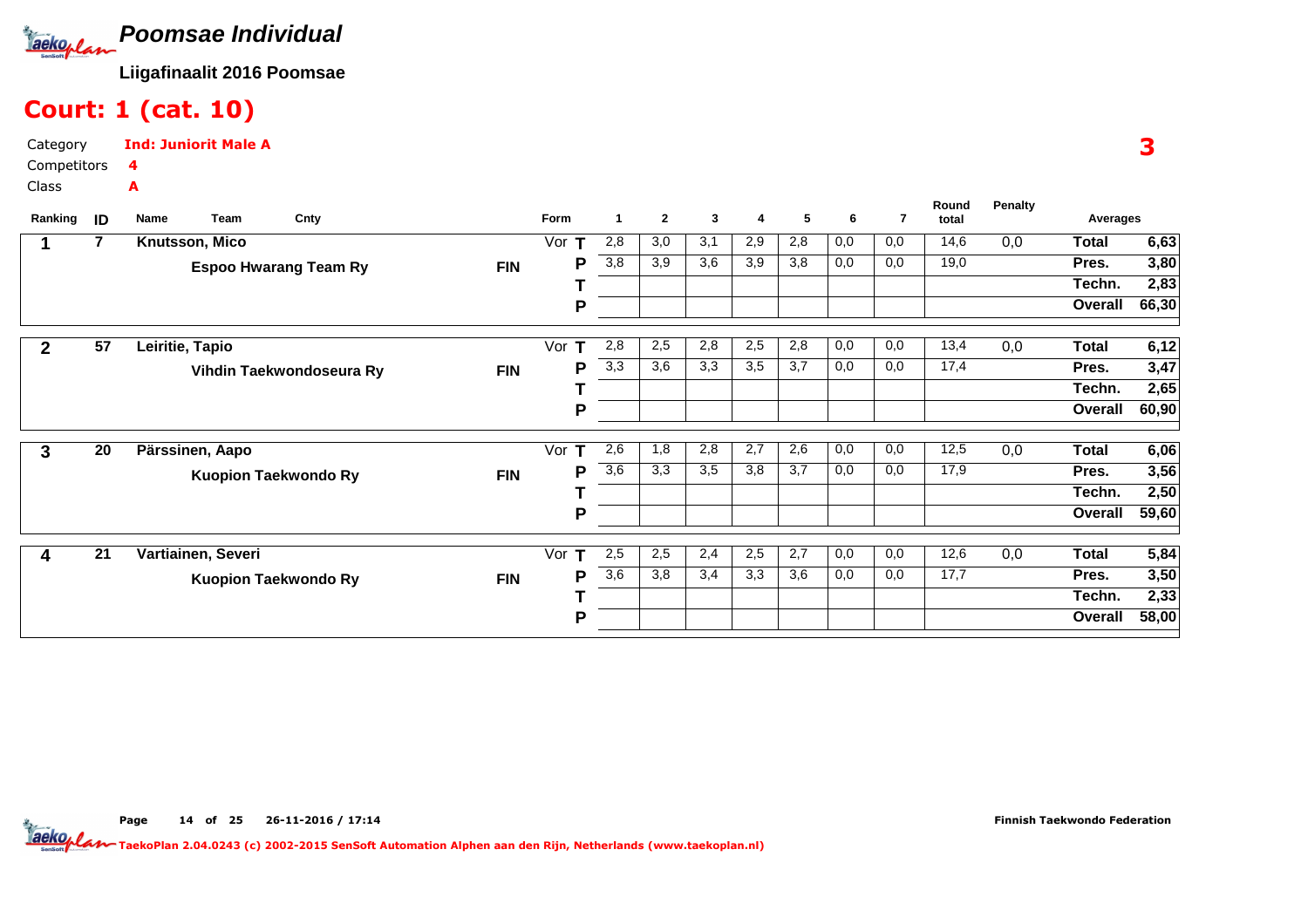

#### Court: 1 (cat. 11)

| Category    | <b>Ind: Puna-mustat A</b> |  |
|-------------|---------------------------|--|
| Competitors | 5.                        |  |
| Class       | А                         |  |

| Ranking      | ID              | Cnty<br>Name<br>Team       |            | Form     | $\mathbf{1}$     | $\mathbf{2}$ | 3   | 4                | 5   | 6                | 7   | Round<br>total | <b>Penalty</b>   | Averages       |                    |
|--------------|-----------------|----------------------------|------------|----------|------------------|--------------|-----|------------------|-----|------------------|-----|----------------|------------------|----------------|--------------------|
|              | 56              | Nuolioja, Otso             |            | Vor      | 2,3              | 2,6          | 2,6 | 2,6              | 2,9 | 0,0              | 0,0 | 13,0           | 0,0              | <b>Total</b>   | 6,06               |
|              |                 | Vihdin Taekwondoseura Ry   | <b>FIN</b> | P        | $\overline{3,3}$ | 3,6          | 3,6 | $\overline{3,5}$ | 3,5 | 0,0              | 0,0 | 17,5           |                  | Pres.          | 3,50               |
|              |                 |                            |            |          |                  |              |     |                  |     |                  |     |                |                  | Techn.         | 2,56               |
|              |                 |                            |            | P        |                  |              |     |                  |     |                  |     |                |                  | Overall        | 60,50              |
| $\mathbf{2}$ | 41              | Liang, Olli                |            | Vor<br>т | 1,7              | 2,0          | 2,9 | 2,4              | 2,3 | 0,0              | 0,0 | 11,3           | 0,0              | <b>Total</b>   | 5,63               |
|              |                 | Rauman Taekwondo Ry        | <b>FIN</b> | P        | 3,1              | 3,6          | 3,6 | 3,4              | 3,4 | 0,0              | 0,0 | 17,1           |                  | Pres.          | 3,48               |
|              |                 |                            |            |          |                  |              |     |                  |     |                  |     |                |                  | Techn.         | 2,15               |
|              |                 |                            |            | P        |                  |              |     |                  |     |                  |     |                |                  | Overall        | 55,70              |
| $\mathbf{3}$ | $\overline{17}$ | Patrikainen, Riitta        |            | Vor $T$  | 2,3              | 2,2          | 2,3 | 2,7              | 2,3 | 0,0              | 0,0 | 11,8           | 0,0              | <b>Total</b>   | 5,42               |
|              |                 | Klaukkalan Tae Kwon Do Ry  | <b>FIN</b> | P        | 3,3              | 3,3          | 2,8 | 3,2              | 3,1 | 0,0              | 0,0 | 15,7           |                  | Pres.          | 3,19               |
|              |                 |                            |            |          |                  |              |     |                  |     |                  |     |                |                  | Techn.         | 2,23               |
|              |                 |                            |            | P        |                  |              |     |                  |     |                  |     |                |                  | Overall        | 54,10              |
| 4            | 30              | Jansson, Timo              |            | Vor<br>т | 1,6              | 1,4          | 1,9 | 2,3              | 1,9 | 0,0              | 0,0 | 09,1           | 0,0              | <b>Total</b>   | 5,06               |
|              |                 | <b>Mudo Ry</b>             | <b>FIN</b> | P        | 3,2              | 3,5          | 3,2 | 3,3              | 3,2 | 0,0              | 0,0 | 16,4           |                  | Pres.          | 3,23               |
|              |                 |                            |            |          |                  |              |     |                  |     |                  |     |                |                  | Techn.         | 1,84               |
|              |                 |                            |            | P        |                  |              |     |                  |     |                  |     |                |                  | <b>Overall</b> | $\overline{51,30}$ |
| 5            | $\overline{28}$ | Isosalo, Mika              |            | Vor<br>т | $\overline{1,7}$ | 1,6          | 1,8 | 2,2              | 1,9 | $\overline{0,0}$ | 0,0 | 09,2           | $\overline{0,0}$ | <b>Total</b>   | 4,73               |
|              |                 | <b>Malmin Taekwondo Ry</b> | <b>FIN</b> | P        | $\overline{3,0}$ | 3,4          | 3,6 | 3,3              | 2,9 | 0,0              | 0,0 | 16,2           |                  | Pres.          | 3,18               |
|              |                 |                            |            |          |                  |              |     |                  |     |                  |     |                |                  | Techn.         | 1,55               |
|              |                 |                            |            | P        |                  |              |     |                  |     |                  |     |                |                  | Overall        | 47,10              |

TaekoPlan 2.04.0243 (c) 2002-2015 SenSoft Automation Alphen aan den Rijn, Netherlands (www.taekoplan.nl)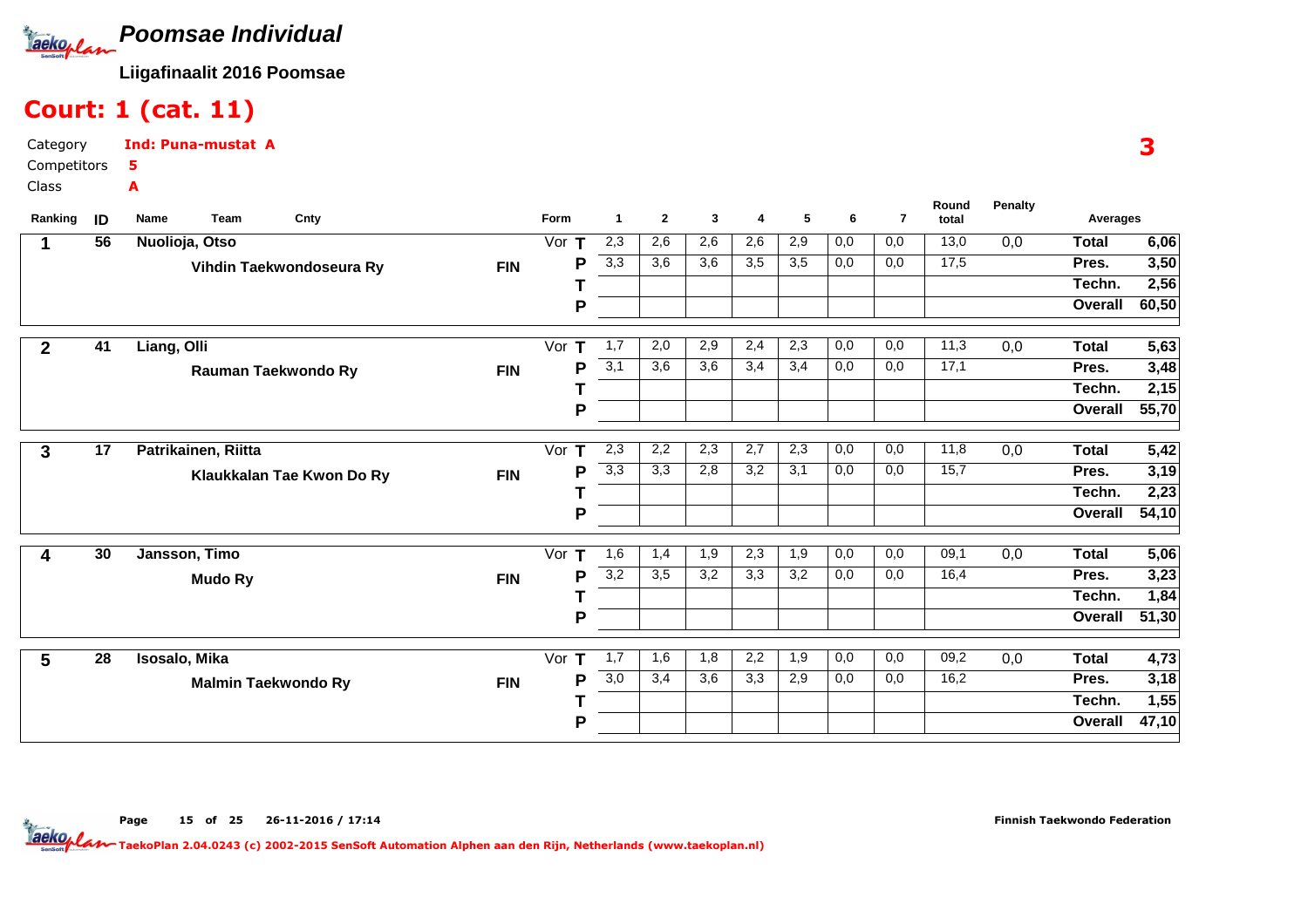

#### Court: 1 (cat. 12)

| Category    | <b>Ind: Kadetit Female A</b> |
|-------------|------------------------------|
| Competitors |                              |
| Class       | А                            |

| Ranking <b>ID</b> |    | Name         | Team              | Cnty                      |            | <b>Form</b> |     | $\mathbf{2}$ | 3   | 4   | 5   | 6   |     | Round<br>total | Penalty | Averages     |       |
|-------------------|----|--------------|-------------------|---------------------------|------------|-------------|-----|--------------|-----|-----|-----|-----|-----|----------------|---------|--------------|-------|
|                   | 31 |              | Suomalainen, Naam |                           |            | Vor         | 2,7 | 2,6          | 3,1 | 3,0 | 2,5 | 0,0 | 0,0 | 13,9           | 0,0     | <b>Total</b> | 6,55  |
|                   |    |              | Mudo Ry           |                           | <b>FIN</b> | P           | 3,8 | 3,5          | 3,7 | 3,9 | 3,7 | 0,0 | 0,0 | 18,6           |         | Pres.        | 3,73  |
|                   |    |              |                   |                           |            |             |     |              |     |     |     |     |     |                |         | Techn.       | 2,82  |
|                   |    |              |                   |                           |            | D           |     |              |     |     |     |     |     |                |         | Overall      | 65,40 |
|                   |    |              |                   |                           |            |             |     |              |     |     |     |     |     |                |         |              |       |
|                   | 19 | Tuokko, Tara |                   |                           |            | Vor<br>т    | 1,6 | 1,6          | 2,3 | 1,7 | 1,6 | 0,0 | 0,0 | 08,8           | 0,0     | <b>Total</b> | 5,40  |
|                   |    |              |                   | Klaukkalan Tae Kwon Do Ry | <b>FIN</b> | Р           | 2,8 | 3,1          | 3,3 | 3,1 | 3,5 | 0,0 | 0,0 | 15,8           |         | Pres.        | 3,29  |
|                   |    |              |                   |                           |            |             |     |              |     |     |     |     |     |                |         | Techn.       | 2,11  |
|                   |    |              |                   |                           |            | D           |     |              |     |     |     |     |     |                |         | Overall      | 54,30 |
|                   |    |              |                   |                           |            |             |     |              |     |     |     |     |     |                |         |              |       |

Finnish Taekwondo Federation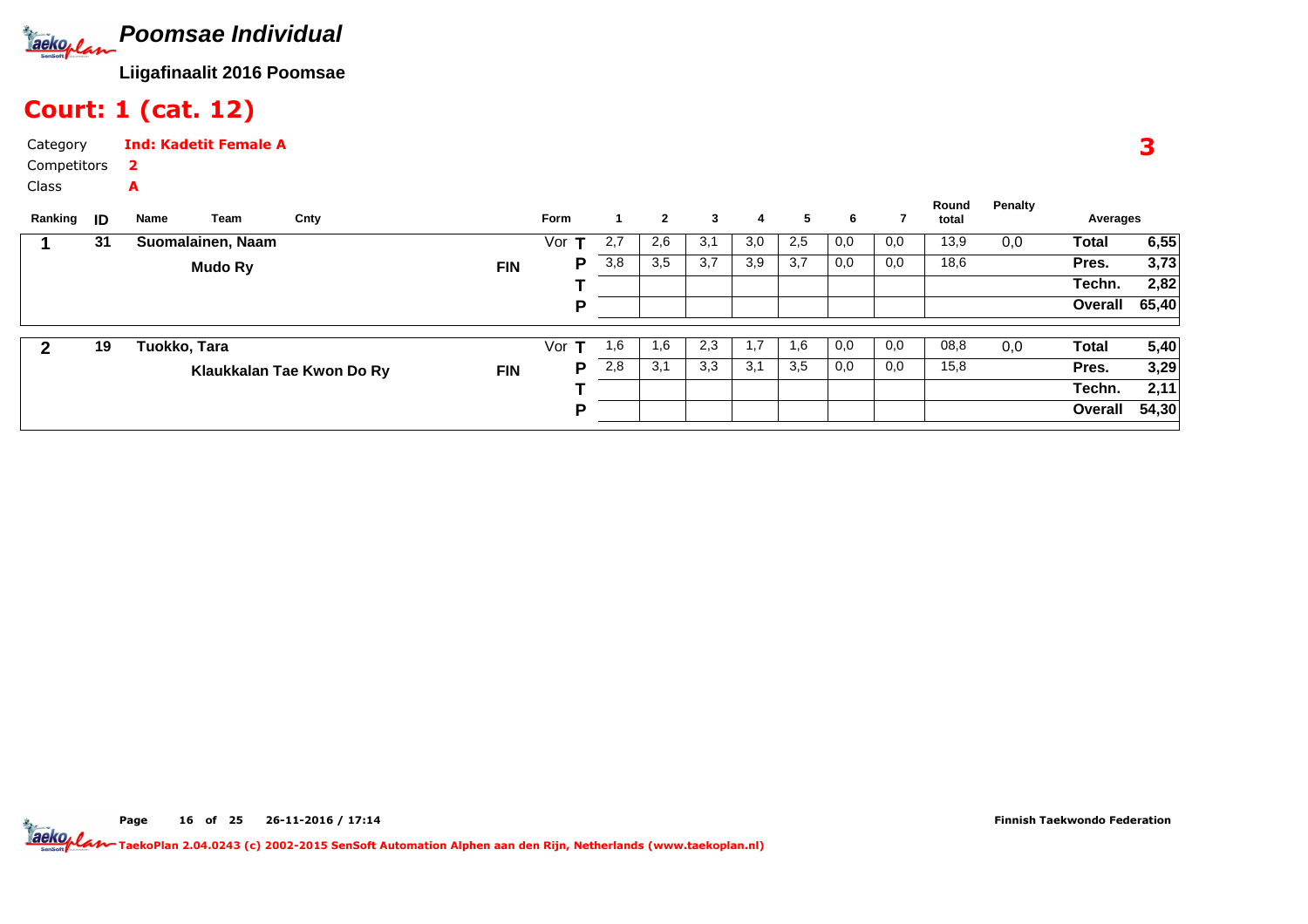

#### Court: 1 (cat. 13)

| Category    | <b>Ind: Ilves keltaiset A</b> |  |
|-------------|-------------------------------|--|
| Competitors |                               |  |
| Class       | A                             |  |

| Ranking | ID | Name<br>Team      | Cnty                     |            | Form     |     | $\mathbf{2}$ | 3   | 4   | 5   | 6   | 7   | Round<br>total | <b>Penalty</b> | Averages     |       |
|---------|----|-------------------|--------------------------|------------|----------|-----|--------------|-----|-----|-----|-----|-----|----------------|----------------|--------------|-------|
|         | 24 | Ollila, Elvi      |                          |            | Vor      | 2,7 | 2,7          | 2,3 | 3,0 | 2,4 | 0,0 | 0,0 | 13,1           | 0,0            | <b>Total</b> | 5,73  |
|         |    |                   | Lohjan Taekwondoseura Ry | <b>FIN</b> | P        | 3,4 | 2,8          | 3,2 | 3,4 | 2,8 | 0,0 | 0,0 | 15,6           |                | Pres.        | 3,11  |
|         |    |                   |                          |            |          |     |              |     |     |     |     |     |                |                | Techn.       | 2,61  |
|         |    |                   |                          |            | P        |     |              |     |     |     |     |     |                |                | Overall      | 57,20 |
| 2       | 22 | Kahelin, Kaisa    |                          |            | Vor      | 2,6 | 2,8          | 2,1 | 3,0 | 2,5 | 0,0 | 0,0 | 13,0           | 0,0            | <b>Total</b> | 5,63  |
|         |    |                   | Lohjan Taekwondoseura Ry | <b>FIN</b> | P        | 3,4 | 2,7          | 3,0 | 3,5 | 2,8 | 0,0 | 0,0 | 15,4           |                | Pres.        | 3,05  |
|         |    |                   |                          |            |          |     |              |     |     |     |     |     |                |                | Techn.       | 2,58  |
|         |    |                   |                          |            | P        |     |              |     |     |     |     |     |                |                | Overall      | 56,10 |
| 3       | 23 | Kangasmaa, Aino   |                          |            | Vor<br>т | 2,6 | 2,7          | 2,2 | 2,7 | 2,5 | 0,0 | 0,0 | 12,7           | 0,0            | Total        | 5,38  |
|         |    |                   | Lohjan Taekwondoseura Ry | <b>FIN</b> | P        | 3,3 | 2,7          | 2,9 | 3,4 | 2,8 | 0,0 | 0,0 | 15,1           |                | Pres.        | 2,93  |
|         |    |                   |                          |            |          |     |              |     |     |     |     |     |                |                | Techn.       | 2,45  |
|         |    |                   |                          |            | P        |     |              |     |     |     |     |     |                |                | Overall      | 54,00 |
|         | 67 | Huttunen, Vanessa |                          |            | т<br>Vor | 1,9 | 2,4          | 2,4 | 2,4 | 2,2 | 0,0 | 0,0 | 11,3           | 0,0            | <b>Total</b> | 4,88  |
|         |    |                   | Korson Kaiku Taekwondo   | <b>FIN</b> | P        | 2,9 | 2,5          | 3,0 | 3,2 | 2,7 | 0,0 | 0,0 | 14,3           |                | Pres.        | 2,82  |
|         |    |                   |                          |            |          |     |              |     |     |     |     |     |                |                | Techn.       | 2,06  |
|         |    |                   |                          |            | P        |     |              |     |     |     |     |     |                |                | Overall      | 48,50 |

Page 17 of 25 26-11-2016 / 17:14

TaekoPlan 2.04.0243 (c) 2002-2015 SenSoft Automation Alphen aan den Rijn, Netherlands (www.taekoplan.nl)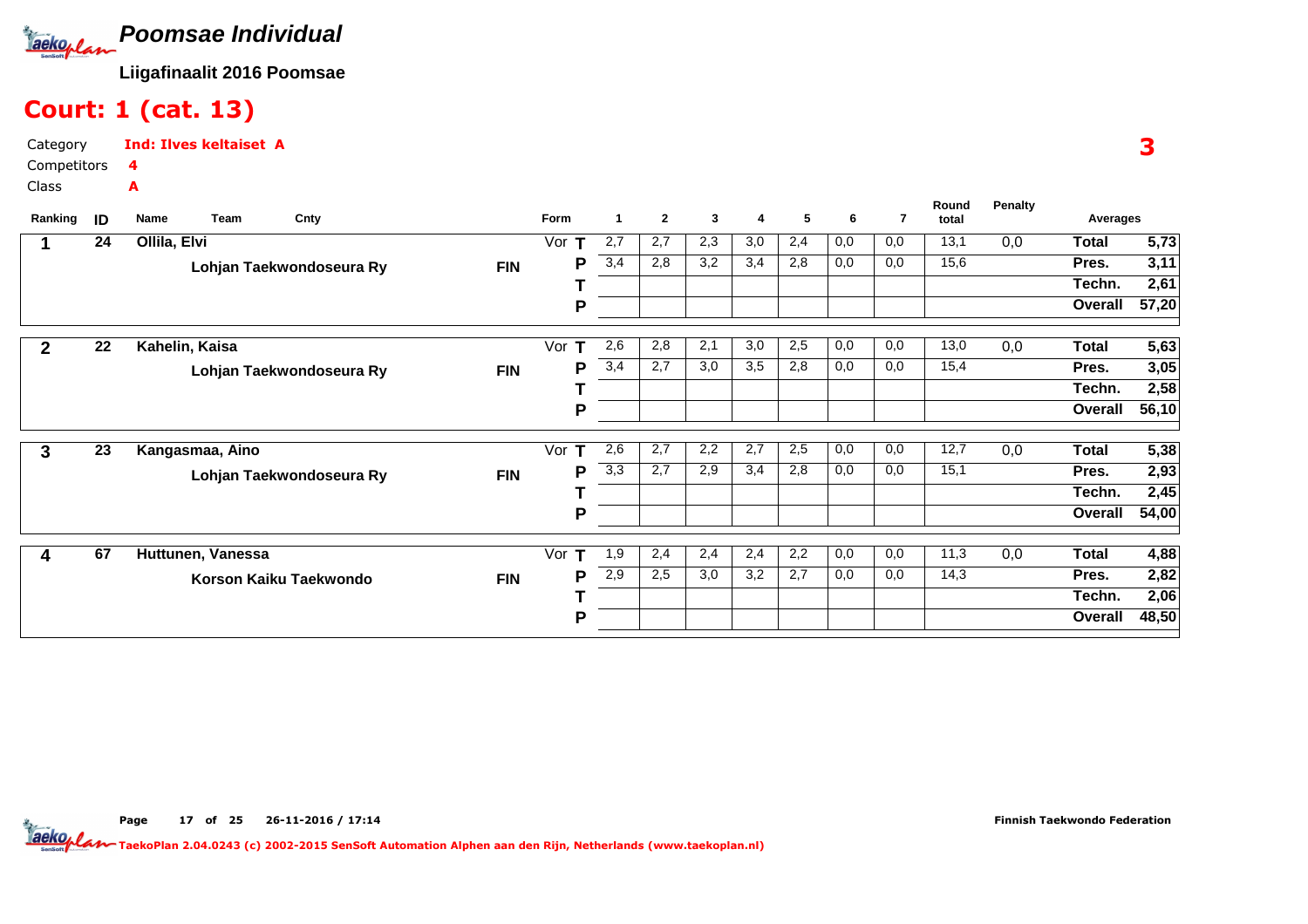

#### Court: 1 (cat. 14)

| Category    | <b>Ind: Alle 30 Female A</b> |
|-------------|------------------------------|
| Competitors | 3                            |
| Class       | А                            |

| Ranking | ID | Team<br>Name       | Cnty                        |            | Form     |     | $\mathbf{2}$ | 3   | 4   | 5   | 6   | 7   | Round<br>total | Penalty | Averages     |       |
|---------|----|--------------------|-----------------------------|------------|----------|-----|--------------|-----|-----|-----|-----|-----|----------------|---------|--------------|-------|
|         | 18 | Tikkanen, Elina    |                             |            | Vor      | 3,1 | 2,6          | 2,5 | 2,3 | 2,7 | 0,0 | 0,0 | 13,2           | 0,0     | Total        | 6,49  |
|         |    |                    | Klaukkalan Tae Kwon Do Ry   | <b>FIN</b> | P        | 3,8 | 3,7          | 3,8 | 3,7 | 3,7 | 0,0 | 0,0 | 18,7           |         | Pres.        | 3,75  |
|         |    |                    |                             |            |          |     |              |     |     |     |     |     |                |         | Techn.       | 2,73  |
|         |    |                    |                             |            | P        |     |              |     |     |     |     |     |                |         | Overall      | 65,10 |
|         | 5  | Strandman, Elina   |                             |            | Vor      | 2,9 | 2,7          | 2,7 | 1,9 | 2,6 | 0,0 | 0,0 | 12,8           | 0,0     | Total        | 6,25  |
|         |    |                    | <b>Budokwai Taekwondo</b>   | <b>FIN</b> | P        | 3,6 | 3,6          | 3,8 | 3,2 | 3,5 | 0,0 | 0,0 | 17,7           |         | Pres.        | 3,59  |
|         |    |                    |                             |            |          |     |              |     |     |     |     |     |                |         | Techn.       | 2,67  |
|         |    |                    |                             |            | P        |     |              |     |     |     |     |     |                |         | Overall      | 61,60 |
| 3       | 12 | Kirjavainen, Maria |                             |            | Vor<br>т | 2,9 | 2,6          | 2,4 | 2,0 | 2,3 | 0,0 | 0,0 | 12,2           | 0,0     | <b>Total</b> | 5,95  |
|         |    |                    | Helsingin Taekwondoseura Ry | <b>FIN</b> | P        | 3,6 | 3,5          | 3,7 | 3,4 | 3,3 | 0,0 | 0,0 | 17,5           |         | Pres.        | 3,50  |
|         |    |                    |                             |            |          |     |              |     |     |     |     |     |                |         | Techn.       | 2,45  |
|         |    |                    |                             |            | Р        |     |              |     |     |     |     |     |                |         | Overall      | 59,60 |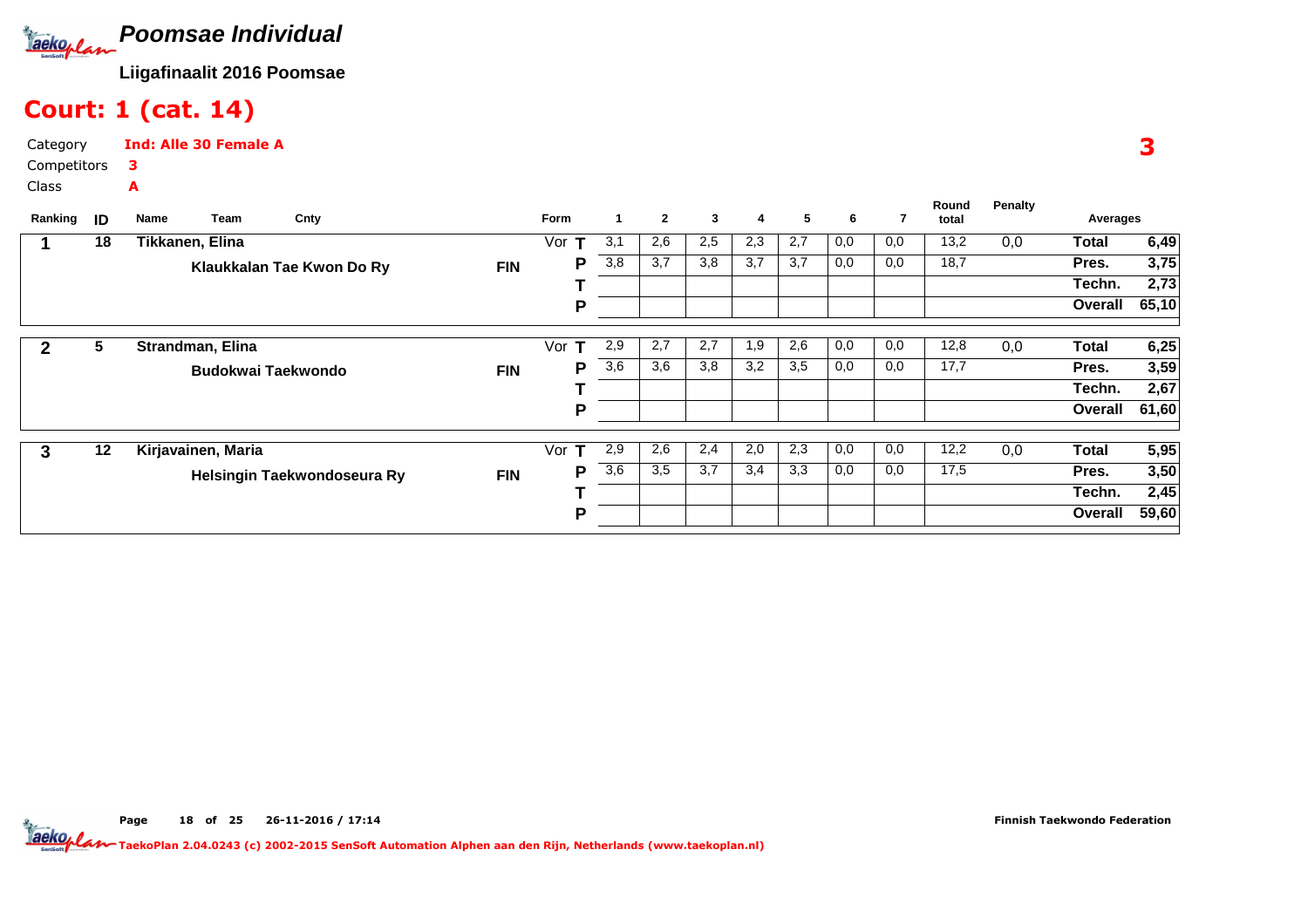

#### Court: 1 (cat. 15)

| Category    | <b>Ind: Ilves vihreät A</b> |  |
|-------------|-----------------------------|--|
| Competitors |                             |  |
| Class       | А                           |  |

| Ranking      | ID              | Cnty<br>Name<br>Team               |            | Form               | -1               | $\mathbf{2}$ | 3   | 4   | 5                | 6   | $\overline{7}$ | Round<br>total    | <b>Penalty</b>   | Averages     |       |
|--------------|-----------------|------------------------------------|------------|--------------------|------------------|--------------|-----|-----|------------------|-----|----------------|-------------------|------------------|--------------|-------|
|              | $\overline{55}$ | Vääränen, Lotta                    |            | Vor<br>т           | 2,8              | 2,7          | 2,9 | 2,9 | 3,0              | 0,0 | 0,0            | 14,3              | 0,0              | <b>Total</b> | 6,22  |
|              |                 | Tampereen Kumgang Taekwondo Ry     | <b>FIN</b> | P                  | 3,0              | 3,5          | 3,6 | 3,2 | $\overline{3,5}$ | 0,0 | 0,0            | 16,8              |                  | Pres.        | 3,40  |
|              |                 |                                    |            |                    |                  |              |     |     |                  |     |                |                   |                  | Techn.       | 2,82  |
|              |                 |                                    |            | P                  |                  |              |     |     |                  |     |                |                   |                  | Overall      | 61,90 |
| $\mathbf{2}$ | 50              | Buuri, Bella                       |            | Vor<br>т           | 2,8              | 2,9          | 2,4 | 2,9 | 2,8              | 0,0 | 0,0            | 13,8              | 0,0              | <b>Total</b> | 6,04  |
|              |                 | Taekwondourheilijat 2011           | <b>FIN</b> | P                  | 3,4              | 3,6          | 3,1 | 3,3 | 3,4              | 0,0 | 0,0            | 16,8              |                  | Pres.        | 3,38  |
|              |                 |                                    |            |                    |                  |              |     |     |                  |     |                |                   |                  | Techn.       | 2,65  |
|              |                 |                                    |            | P                  |                  |              |     |     |                  |     |                |                   |                  | Overall      | 60,10 |
| 3            | 38              | Riuttala, Helmi                    |            | Vor<br>т           | 2,4              | 2,3          | 2,2 | 2,6 | 2,2              | 0,0 | 0,0            | $\overline{11,7}$ | 0,0              | <b>Total</b> | 5,38  |
|              |                 | Porin Taekwondoseura Ry            | <b>FIN</b> | P                  | 3,3              | 3,3          | 3,0 | 3,1 | 3,4              | 0,0 | 0,0            | 16,1              |                  | Pres.        | 3,21  |
|              |                 |                                    |            |                    |                  |              |     |     |                  |     |                |                   |                  | Techn.       | 2,17  |
|              |                 |                                    |            | P                  |                  |              |     |     |                  |     |                |                   |                  | Overall      | 53,70 |
| 4            | 14              | Susiluoto, Otto                    |            | T<br>Vor           | 1,6              | 2,9          | 2,1 | 2,3 | 2,7              | 0,0 | 0,0            | 11,6              | 0,0              | <b>Total</b> | 5,35  |
|              |                 | Helsingin Taekwondoseura Ry        | <b>FIN</b> | P                  | 2,8              | 3,3          | 3,5 | 3,0 | 3,5              | 0,0 | 0,0            | 16,1              |                  | Pres.        | 3,23  |
|              |                 |                                    |            |                    |                  |              |     |     |                  |     |                |                   |                  | Techn.       | 2,12  |
|              |                 |                                    |            | P                  |                  |              |     |     |                  |     |                |                   |                  | Overall      | 52,70 |
| 5            | 45              | Nygren, Erika                      |            | Vor<br>$\mathbf T$ | 2,5              | 2,0          | 2,4 | 2,8 | 2,4              | 0,0 | 0,0            | 12,1              | $\overline{0,0}$ | <b>Total</b> | 5,33  |
|              |                 | <b>Saariston Taekwondo Park Ry</b> | <b>FIN</b> | P                  | $\overline{3,3}$ | 2,8          | 3,2 | 2,7 | 3,3              | 0,0 | 0,0            | 15,3              |                  | Pres.        | 3,06  |
|              |                 |                                    |            |                    |                  |              |     |     |                  |     |                |                   |                  | Techn.       | 2,27  |
|              |                 |                                    |            | P                  |                  |              |     |     |                  |     |                |                   |                  | Overall      | 53,00 |

3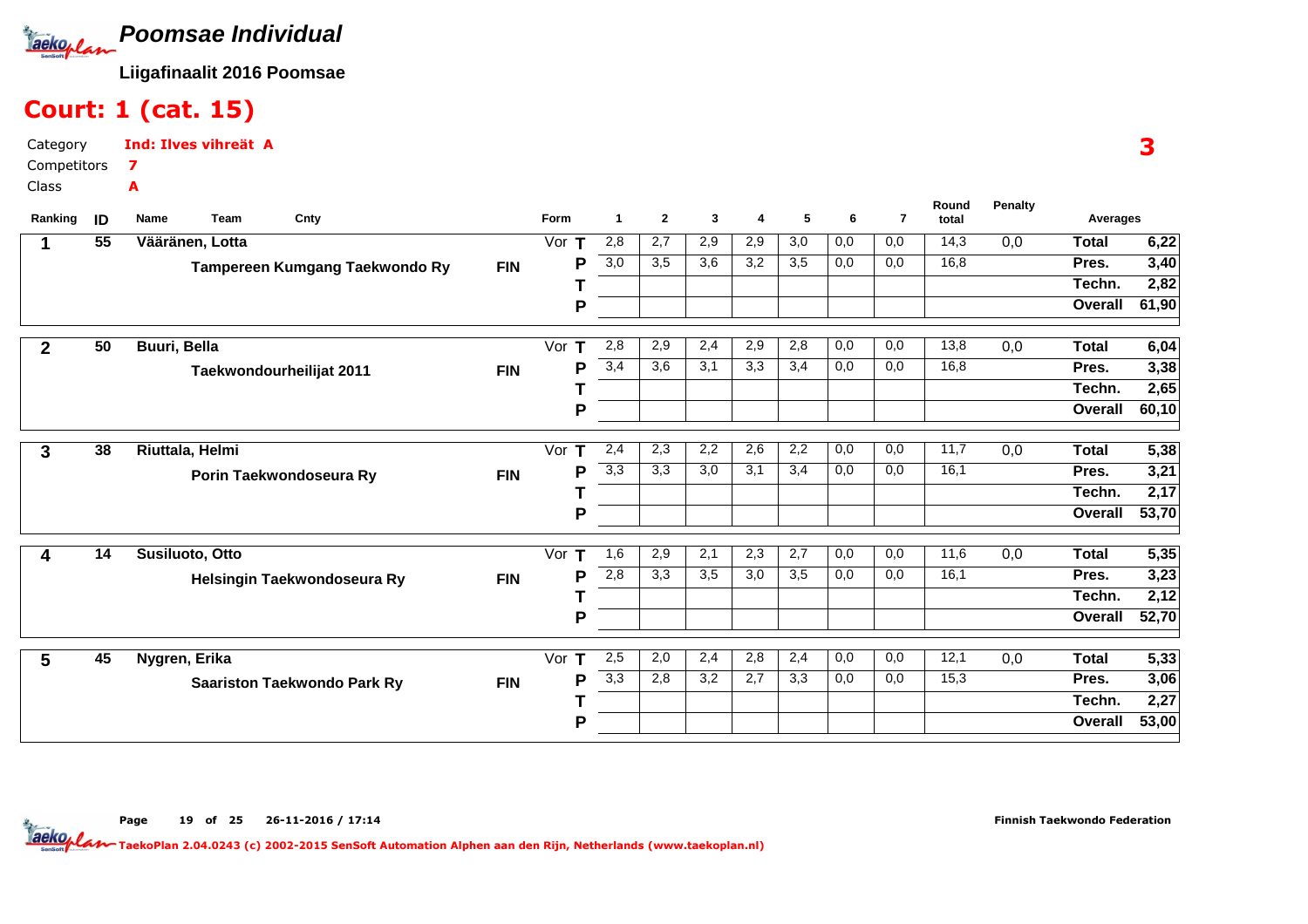

#### Court: 1 (cat. 15)

| Category    | <b>Ind: Ilves vihreät A</b> |  |
|-------------|-----------------------------|--|
| Competitors |                             |  |
| Class       | A                           |  |

| Ranking | ID | Name | Team                | Cnty                        |            | <b>Form</b> |      | $\mathbf{2}$ | 3   | 4   | 5   | 6   |     | Round<br>total | Penalty | Averages     |       |
|---------|----|------|---------------------|-----------------------------|------------|-------------|------|--------------|-----|-----|-----|-----|-----|----------------|---------|--------------|-------|
| b       | 15 |      | Pöyhönen, Felipe    |                             |            | Vor         | 2,5  | 2,1          | 1,8 | 2,6 | 2,4 | 0,0 | 0,0 | 11,4           | 0,0     | Total        | 5,01  |
|         |    |      |                     | Helsingin Taekwondoseura Ry | <b>FIN</b> | Р           | 3,2  | 2,9          | 3,0 | 3,0 | 3,2 | 0,0 | 0,0 | 15,3           |         | Pres.        | 3,05  |
|         |    |      |                     |                             |            |             |      |              |     |     |     |     |     |                |         | Techn.       | 1,96  |
|         |    |      |                     |                             |            | D           |      |              |     |     |     |     |     |                |         | Overall      | 50,40 |
|         |    |      |                     |                             |            |             |      |              |     |     |     |     |     |                |         |              |       |
|         | 16 |      | Vähätiitto, Vanessa |                             |            | Vor         | 3. ا | 1.7          | 1,5 | 1,6 | 1,4 | 0,0 | 0,0 | 07,5           | 0,0     | <b>Total</b> | 3,93  |
|         |    |      |                     | Keravan Taekwondoseura Ry   | <b>FIN</b> | Р           | 2,8  | 2,6          | 2,8 | 2,4 | 3,1 | 0,0 | 0,0 | 13,7           |         | Pres.        | 2,65  |
|         |    |      |                     |                             |            |             |      |              |     |     |     |     |     |                |         | Techn.       | 1,28  |
|         |    |      |                     |                             |            | D           |      |              |     |     |     |     |     |                |         | Overall      | 39,40 |
|         |    |      |                     |                             |            |             |      |              |     |     |     |     |     |                |         |              |       |

Finnish Taekwondo Federation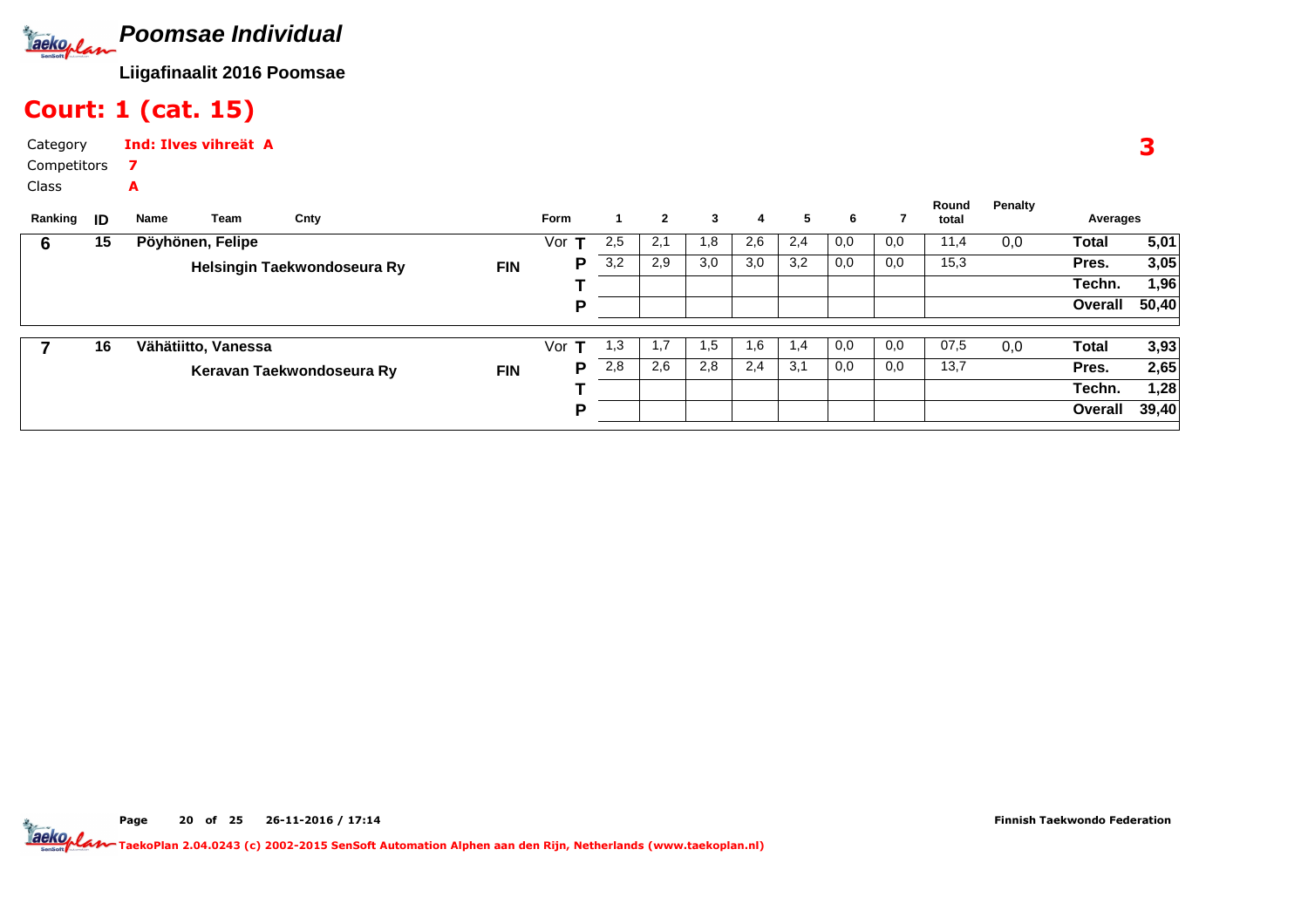

A

#### Court: 1 (cat. 16)

| Category    | <b>Ind: Ilves siniset</b> |
|-------------|---------------------------|
| Competitors |                           |
| Class       | А                         |

|         |    |               | Team              |                          |            | <b>Form</b> |     | $\mathbf{2}$ | 3                |     | 5   | 6   |     | Round | Penalty |          |       |
|---------|----|---------------|-------------------|--------------------------|------------|-------------|-----|--------------|------------------|-----|-----|-----|-----|-------|---------|----------|-------|
| Ranking | ID | Name          |                   | Cnty                     |            |             |     |              |                  | 4   |     |     |     | total |         | Averages |       |
|         | 52 |               | Kortelainen, Aino |                          |            | Vor         | 2,4 | 2,8          | 2,7              | 2,3 | 2,6 | 0,0 | 0,0 | 12,8  | 0,0     | Total    | 6,17  |
|         |    |               |                   | Taekwondourheilijat 2011 | <b>FIN</b> | Р           | 3,8 | 3,8          | $\overline{3,7}$ | 3,5 | 3,2 | 0,0 | 0,0 | 18,0  |         | Pres.    | 3,63  |
|         |    |               |                   |                          |            |             |     |              |                  |     |     |     |     |       |         | Techn.   | 2,53  |
|         |    |               |                   |                          |            | D           |     |              |                  |     |     |     |     |       |         | Overall  | 60,80 |
|         |    |               |                   |                          |            |             |     |              |                  |     |     |     |     |       |         |          |       |
| 2       | 54 | Sarala, Sofia |                   |                          |            | Vor         | 2,1 | 2,0          | 2,8              | 2,2 | 1,9 | 0,0 | 0,0 | 11,0  | 0,0     | Total    | 5,28  |
|         |    |               |                   | Taekwondourheilijat 2011 | <b>FIN</b> | Р           | 3,5 | 3,2          | 3,4              | 3,0 | 3,0 | 0,0 | 0,0 | 16,1  |         | Pres.    | 3,21  |
|         |    |               |                   |                          |            |             |     |              |                  |     |     |     |     |       |         | Techn.   | 2,06  |
|         |    |               |                   |                          |            | D           |     |              |                  |     |     |     |     |       |         | Overall  | 53,30 |
|         |    |               |                   |                          |            |             |     |              |                  |     |     |     |     |       |         |          |       |

Finnish Taekwondo Federation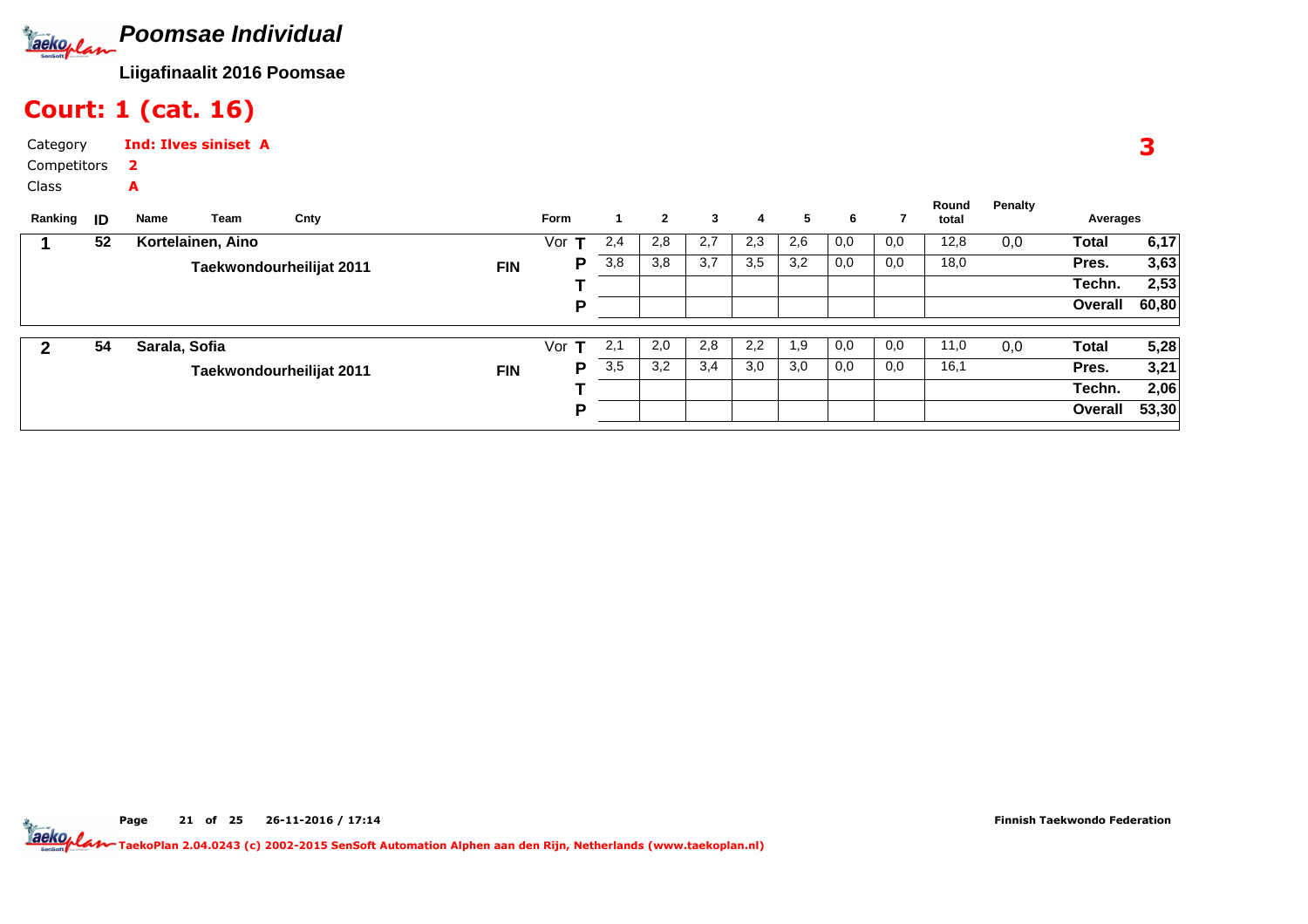

#### Court: 1 (cat. 17)

| Category    |      |      | <b>Ind: Yli 40 Female A</b> |                           |            |             |     |              |     |     |     |     |     |                |         |          |       |
|-------------|------|------|-----------------------------|---------------------------|------------|-------------|-----|--------------|-----|-----|-----|-----|-----|----------------|---------|----------|-------|
| Competitors |      |      |                             |                           |            |             |     |              |     |     |     |     |     |                |         |          |       |
| Class       |      | A    |                             |                           |            |             |     |              |     |     |     |     |     |                |         |          |       |
| Ranking     | - ID | Name | Team                        | Cnty                      |            | <b>Form</b> |     | $\mathbf{2}$ | 3   | 4   | 5   | 6   |     | Round<br>total | Penalty | Averages |       |
|             | 2    |      | Mäkinen, Krista             |                           |            | Vor $T$     | 2,6 | 2,6          | 3,1 | 3,1 | 2,6 | 0,0 | 0,0 | 14,0           | 0,0     | Total    | 6,52  |
|             |      |      |                             | <b>Budokwai Taekwondo</b> | <b>FIN</b> | P           | 3,6 | 3,7          | 4,2 | 4,0 | 3,7 | 0,0 | 0,0 | 19,2           |         | Pres.    | 3,80  |
|             |      |      |                             |                           |            |             |     |              |     |     |     |     |     |                |         | Techn.   | 2,72  |
|             |      |      |                             |                           |            | D           |     |              |     |     |     |     |     |                |         | Overall  | 65,70 |

Page 22 of 25 26-11-2016 / 17:14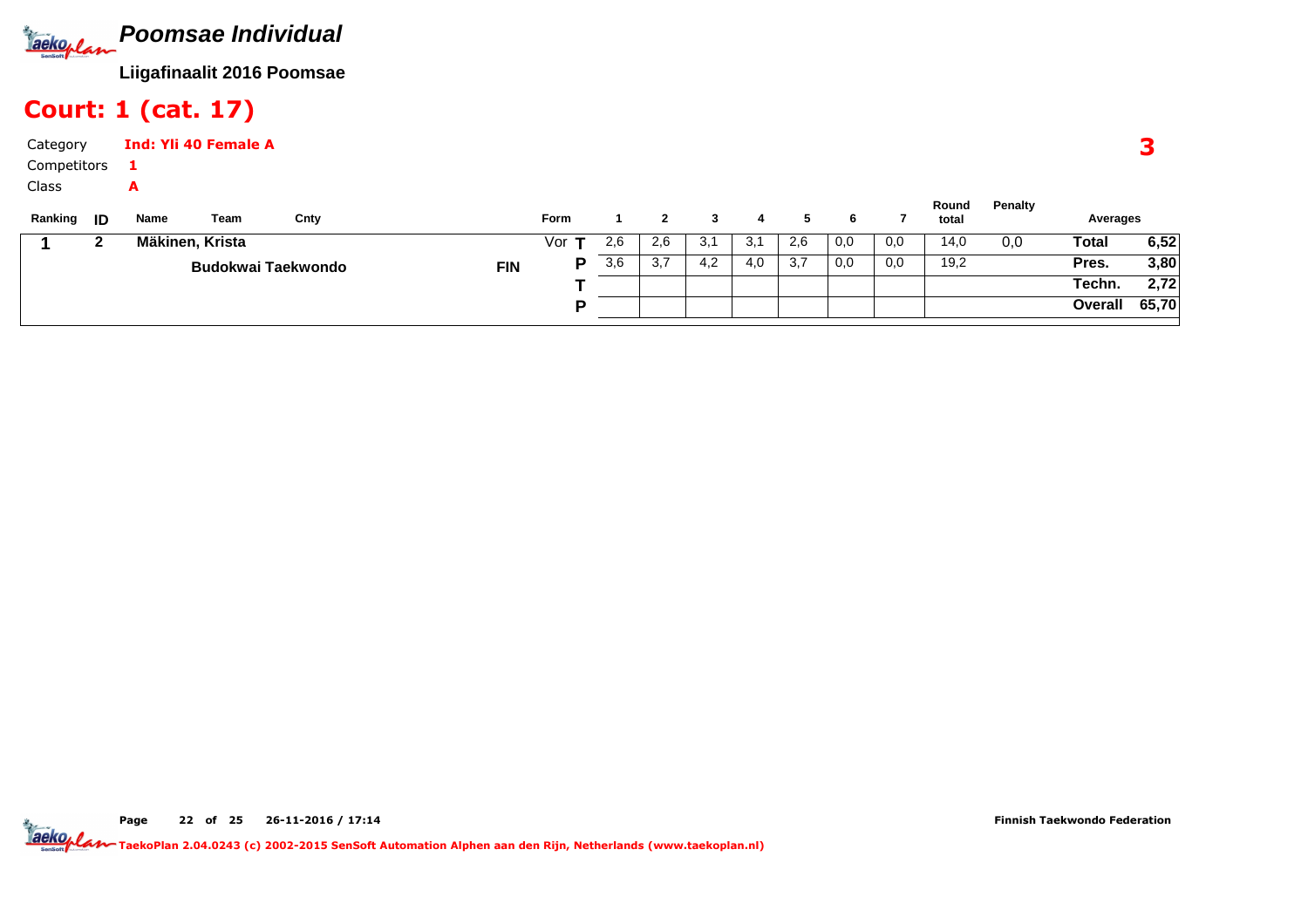

#### Court: 1 (cat. 20)

| Category<br>Competitors |                 | <b>Ind: Juniorit Female A</b> |                              |            |             |     |                |     |     |     |     |     |                |         |          |       |
|-------------------------|-----------------|-------------------------------|------------------------------|------------|-------------|-----|----------------|-----|-----|-----|-----|-----|----------------|---------|----------|-------|
| Class<br>Ranking<br>ID  | A<br>Name       | Team                          | Cnty                         |            | <b>Form</b> |     | $\overline{2}$ | 3   | 4   | 5.  | 6   |     | Round<br>total | Penalty | Averages |       |
| b                       | Knutsson, Milla |                               |                              |            | Vor         | 2,1 | 2,8            | 1,9 | 1,9 | 2,4 | 0,0 | 0,0 | 11,1           | 0,0     | Total    | 5,66  |
|                         |                 |                               | <b>Espoo Hwarang Team Ry</b> | <b>FIN</b> | P           | 3,3 | 3,3            | 3,7 | 3,4 | 3,3 | 0,0 | 0,0 | 17,0           |         | Pres.    | 3,40  |
|                         |                 |                               |                              |            |             |     |                |     |     |     |     |     |                |         | Techn.   | 2,27  |
|                         |                 |                               |                              |            | D           |     |                |     |     |     |     |     |                |         | Overall  | 57,10 |

Page 23 of 25 26-11-2016 / 17:14

Finnish Taekwondo Federation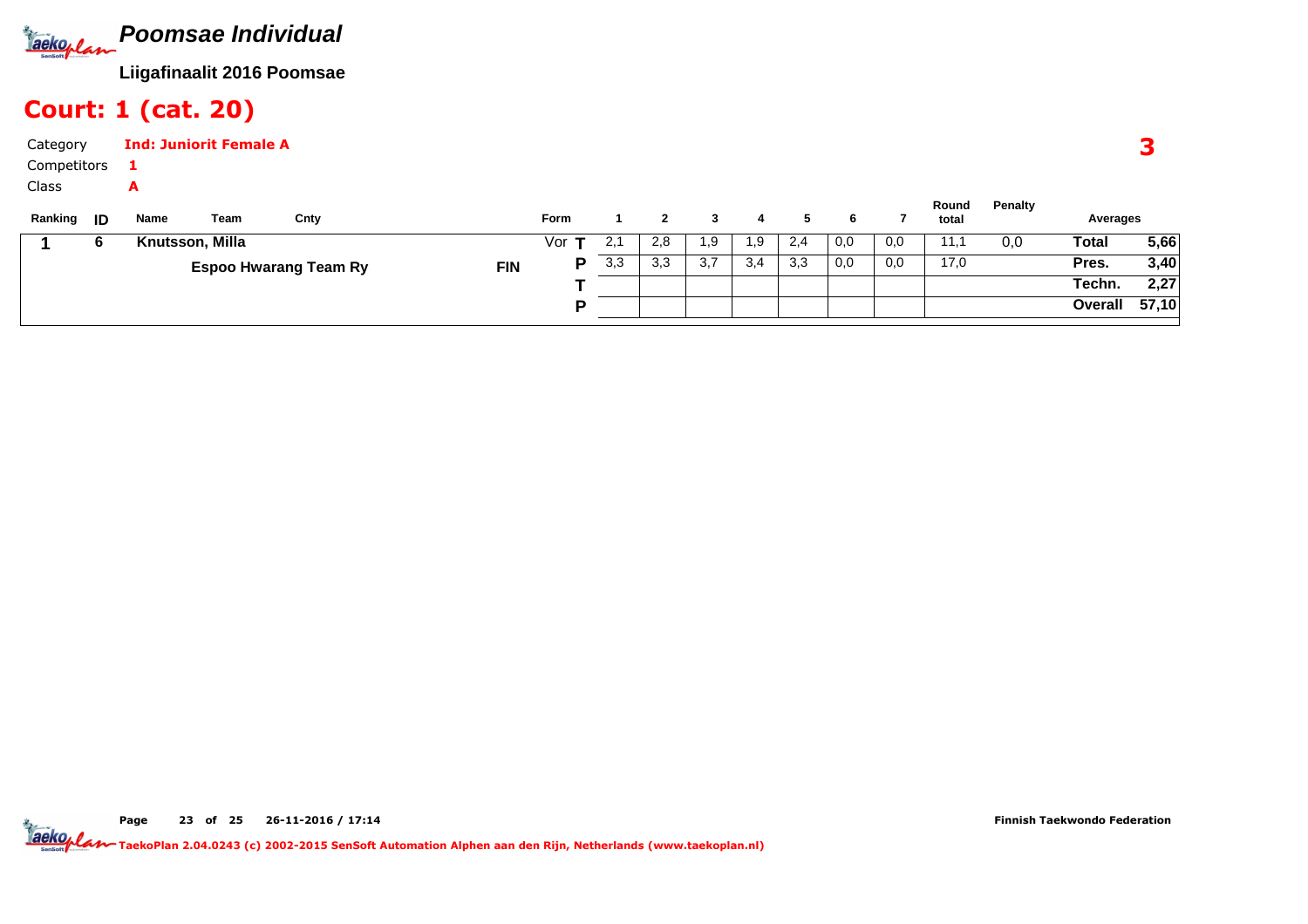

#### Court: 1 (cat. 22)

| Category<br>Competitors 6 |      | Ind: Ilves pun-musta A |      |      |              |   |   |   |
|---------------------------|------|------------------------|------|------|--------------|---|---|---|
| <b>Class</b>              |      |                        |      |      |              |   |   |   |
| Ranking<br>ID             | Name | Team                   | Cnty | Form | $\mathbf{2}$ | 3 | 4 | 5 |

| Ranking        | ID | Cnty<br>Name<br>Team         |            | Form     | 1                | $\mathbf{2}$ | 3   | 4   | 5   | 6   | 7   | total |     | Averages     |       |
|----------------|----|------------------------------|------------|----------|------------------|--------------|-----|-----|-----|-----|-----|-------|-----|--------------|-------|
|                | 8  | Knutsson, Mia                |            | Vor<br>п | 2,9              | 2,9          | 2,7 | 3,0 | 2,4 | 0,0 | 0,0 | 13,9  | 0,0 | <b>Total</b> | 6,15  |
|                |    | <b>Espoo Hwarang Team Ry</b> | <b>FIN</b> | Р        | $\overline{3,6}$ | 3,6          | 3,5 | 3,8 | 3,5 | 0,0 | 0,0 | 18,0  |     | Pres.        | 3,57  |
|                |    |                              |            |          |                  |              |     |     |     |     |     |       |     | Techn.       | 2,58  |
|                |    |                              |            | P        |                  |              |     |     |     |     |     |       |     | Overall      | 61,50 |
| $\overline{2}$ | 47 | Nieminen, Vilma              |            | Vor      | 2,6              | 2,5          | 2,6 | 2,1 | 2,1 | 0,0 | 0,0 | 11,9  | 0,0 | <b>Total</b> | 5,79  |
|                |    | Taekwondo Nurmijärvi         | <b>FIN</b> | Р        | $\overline{3,6}$ | 3,5          | 3,3 | 3,5 | 3,3 | 0,0 | 0,0 | 17,2  |     | Pres.        | 3,48  |
|                |    |                              |            |          |                  |              |     |     |     |     |     |       |     | Techn.       | 2,31  |
|                |    |                              |            | P        |                  |              |     |     |     |     |     |       |     | Overall      | 57,70 |
| 3              | 49 | Suorela, lisa                |            | Vor<br>т | 2,5              | 2,4          | 2,4 | 3,0 | 2,2 | 0,0 | 0,0 | 12,5  | 0,0 | <b>Total</b> | 5,76  |
|                |    | Taekwondo Nurmijärvi         | <b>FIN</b> | P        | 3,4              | 3,4          | 3,0 | 3,7 | 3,3 | 0,0 | 0,0 | 16,8  |     | Pres.        | 3,40  |
|                |    |                              |            |          |                  |              |     |     |     |     |     |       |     | Techn.       | 2,36  |
|                |    |                              |            | P        |                  |              |     |     |     |     |     |       |     | Overall      | 58,00 |
| 4              | 34 | Kahlun, Marva                |            | Vor $T$  | 2,1              | 2,4          | 1,9 | 2,4 | 2,0 | 0,0 | 0,0 | 10,8  | 0,0 | <b>Total</b> | 5,52  |
|                |    | Porin Taekwondoseura Ry      | <b>FIN</b> | Р        | 3,6              | 3,4          | 3,1 | 3,4 | 3,4 | 0,0 | 0,0 | 16,9  |     | Pres.        | 3,35  |
|                |    |                              |            |          |                  |              |     |     |     |     |     |       |     | Techn.       | 2,17  |
|                |    |                              |            | P        |                  |              |     |     |     |     |     |       |     | Overall      | 55,10 |
| 5              | 40 | Liang, Olli                  |            | Vor<br>т | 2,7              | 2,5          | 2,1 | 1,8 | 2,2 | 0,0 | 0,0 | 11,3  | 0,0 | <b>Total</b> | 5,47  |
|                |    | Rauman Taekwondo Ry          | <b>FIN</b> | Ρ        | $\overline{3,5}$ | 3,4          | 3,3 | 3,3 | 3,4 | 0,0 | 0,0 | 16,9  |     | Pres.        | 3,37  |
|                |    |                              |            |          |                  |              |     |     |     |     |     |       |     | Techn.       | 2,10  |
|                |    |                              |            | P        |                  |              |     |     |     |     |     |       |     | Overall      | 54,60 |

3

**Round**

**Penalty**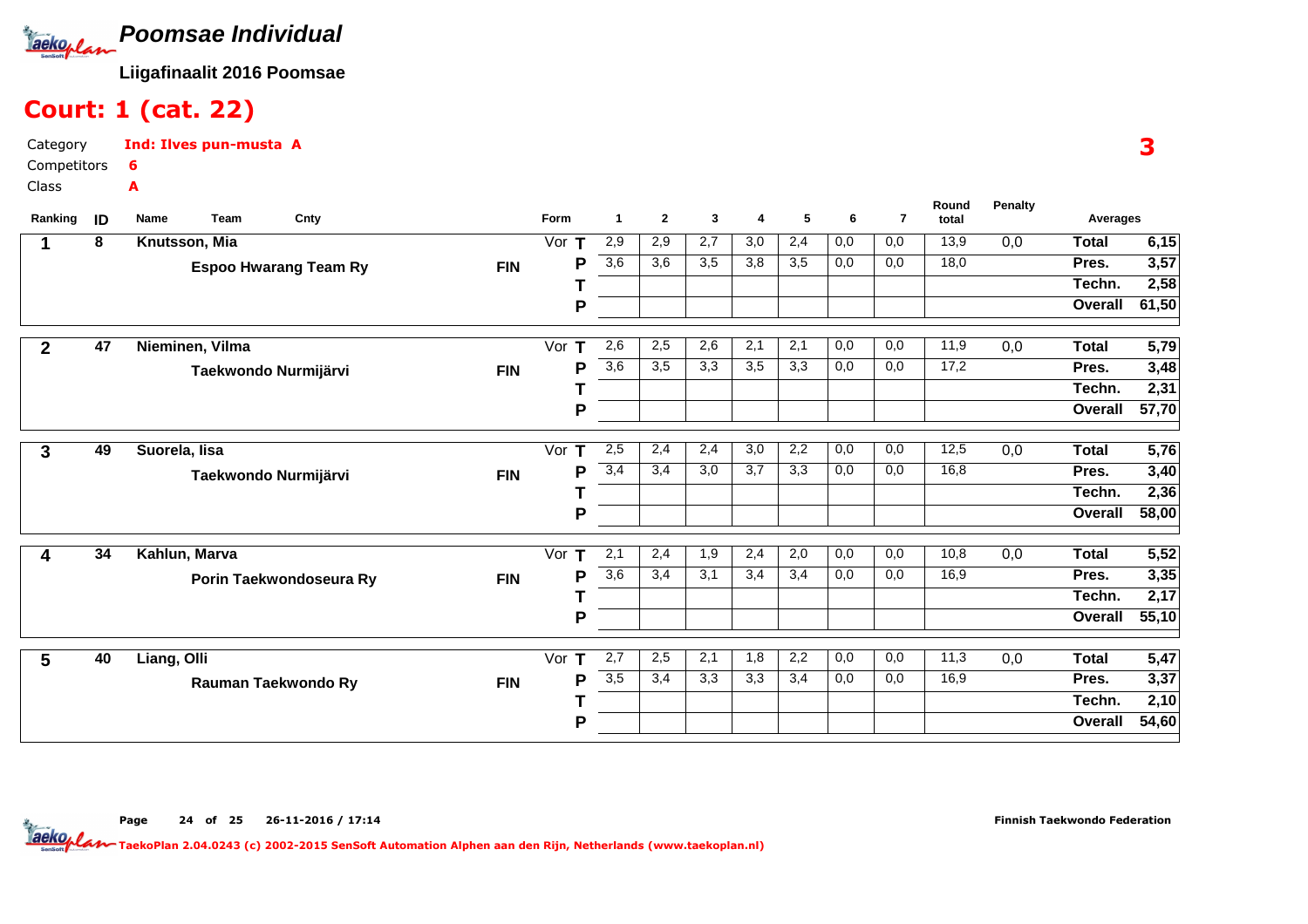

# Court: 1 (cat. )

| Category<br>Competitors<br>Class |    | 6<br>A         | Ind: Ilves pun-musta A |                      |            |              |     |              |     |     |     |     |     |                |         |          |       |
|----------------------------------|----|----------------|------------------------|----------------------|------------|--------------|-----|--------------|-----|-----|-----|-----|-----|----------------|---------|----------|-------|
| Ranking <b>ID</b>                |    | Name           | Team                   | Cnty                 |            | Form         |     | $\mathbf{2}$ | 3   | 4   | 5   | 6   |     | Round<br>total | Penalty | Averages |       |
|                                  | 46 | Myllynen, Niko |                        |                      |            | Vor <b>T</b> | 2,7 | 2,0          | 2,5 | 2,0 | 1,9 | 0,0 | 0,0 | 11,1           | 0,0     | Total    | 5,35  |
|                                  |    |                |                        | Taekwondo Nurmijärvi | <b>FIN</b> | P            | 3,6 | 3,1          | 3,0 | 3,3 | 3,2 | 0,0 | 0,0 | 16,2           |         | Pres.    | 3,25  |
|                                  |    |                |                        |                      |            |              |     |              |     |     |     |     |     |                |         | Techn.   | 2,10  |
|                                  |    |                |                        |                      |            | D            |     |              |     |     |     |     |     |                |         | Overall  | 53,90 |

Page 25 of 25 26-11-2016 / 17:14

Finnish Taekwondo Federation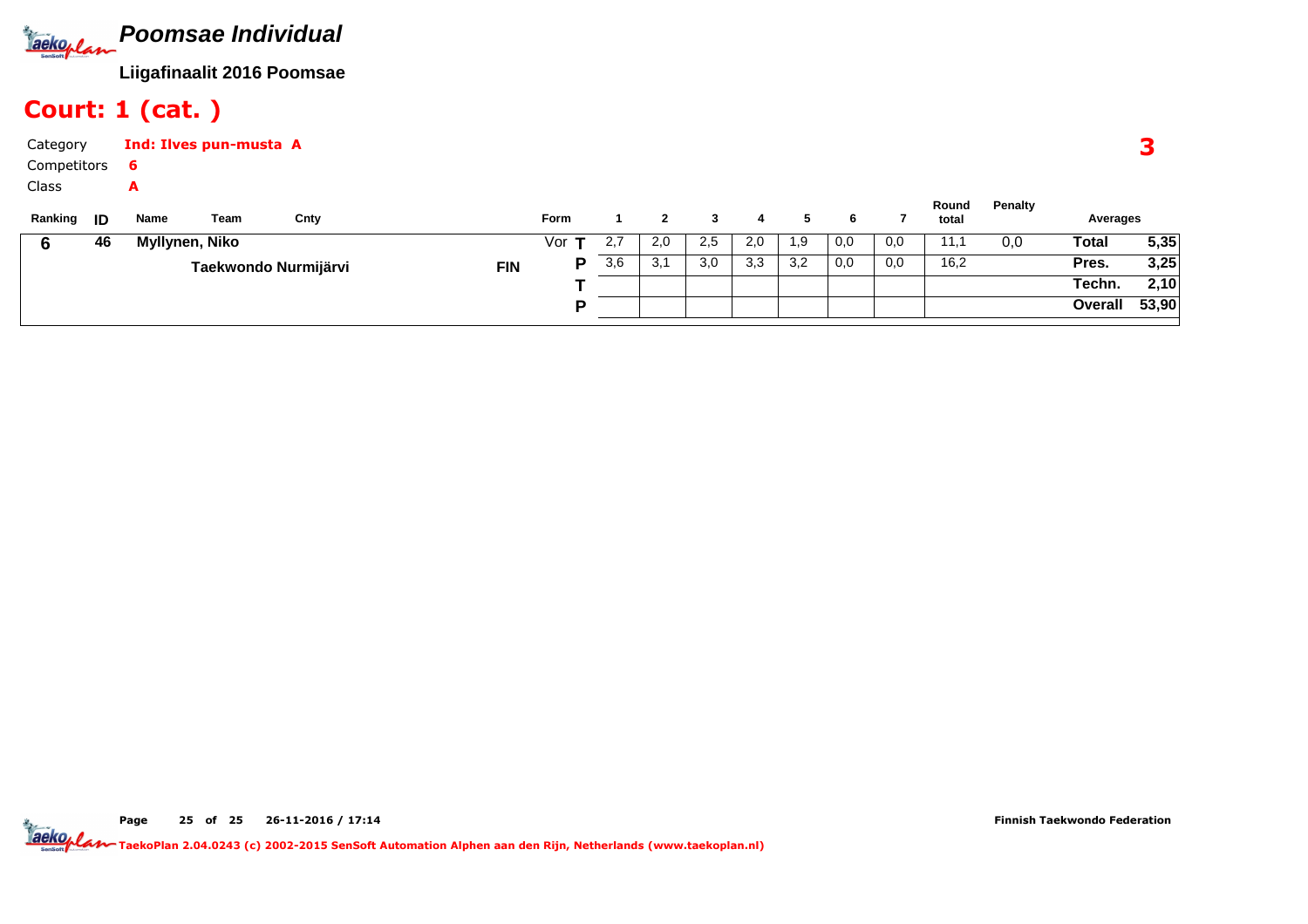

# Court: 1 (cat. 1)

Category Pair: Parit, yli 30 ACompetitors2

A

|              |                                      |      |            |      |     |              |     |     |               |     |     | <b>Total</b> | Penalty |                     |       |
|--------------|--------------------------------------|------|------------|------|-----|--------------|-----|-----|---------------|-----|-----|--------------|---------|---------------------|-------|
|              | <b>Ranking Name</b>                  | Team | Cnty       | Form |     | $\mathbf{2}$ | 3   | 4   | 5             | 6   |     | round        |         | <b>Total points</b> |       |
| 1            | Budokwai, Rauma                      |      | <b>FIN</b> | Vor  | 2.4 | 2,6          | 2,2 | 2,4 | 2,3           | 0,0 | 0,0 | 11,9         | 0,0     | <b>Total</b>        | 6,13  |
|              | Aalto-Setälä, Sauli / Saviauk, Triin |      |            | P    | 3,3 | 3,3          | 3,4 | 3,6 | 3,8           | 0,0 | 0,0 | 17,4         |         | Pres.               | 3,56  |
|              |                                      |      |            |      |     |              |     |     |               |     |     |              |         | Techn.              | 2,57  |
|              |                                      |      |            | P    |     |              |     |     |               |     |     |              |         | Overall             | 61,90 |
|              |                                      |      |            |      |     |              |     |     |               |     |     |              |         |                     |       |
| $\mathbf{2}$ | Helsingin Taekwondoseura Ry          |      | <b>FIN</b> | Vor  | 2.3 | 2,3          | 2,4 | 2,2 | $2.2^{\circ}$ | 0,0 | 0,0 | 11,4         | 0,0     | Total               | 6,00  |
|              | Röytiö, Tarja / Lehtinen, Ville      |      |            | P    | 3,3 | 3,3          | 3,6 | 3,4 | 3,5           | 0,0 | 0,0 | 17,1         |         | Pres.               | 3,51  |
|              |                                      |      |            |      |     |              |     |     |               |     |     |              |         | Techn.              | 2,48  |
|              |                                      |      |            | P    |     |              |     |     |               |     |     |              |         | Overall             | 60,10 |
|              |                                      |      |            |      |     |              |     |     |               |     |     |              |         |                     |       |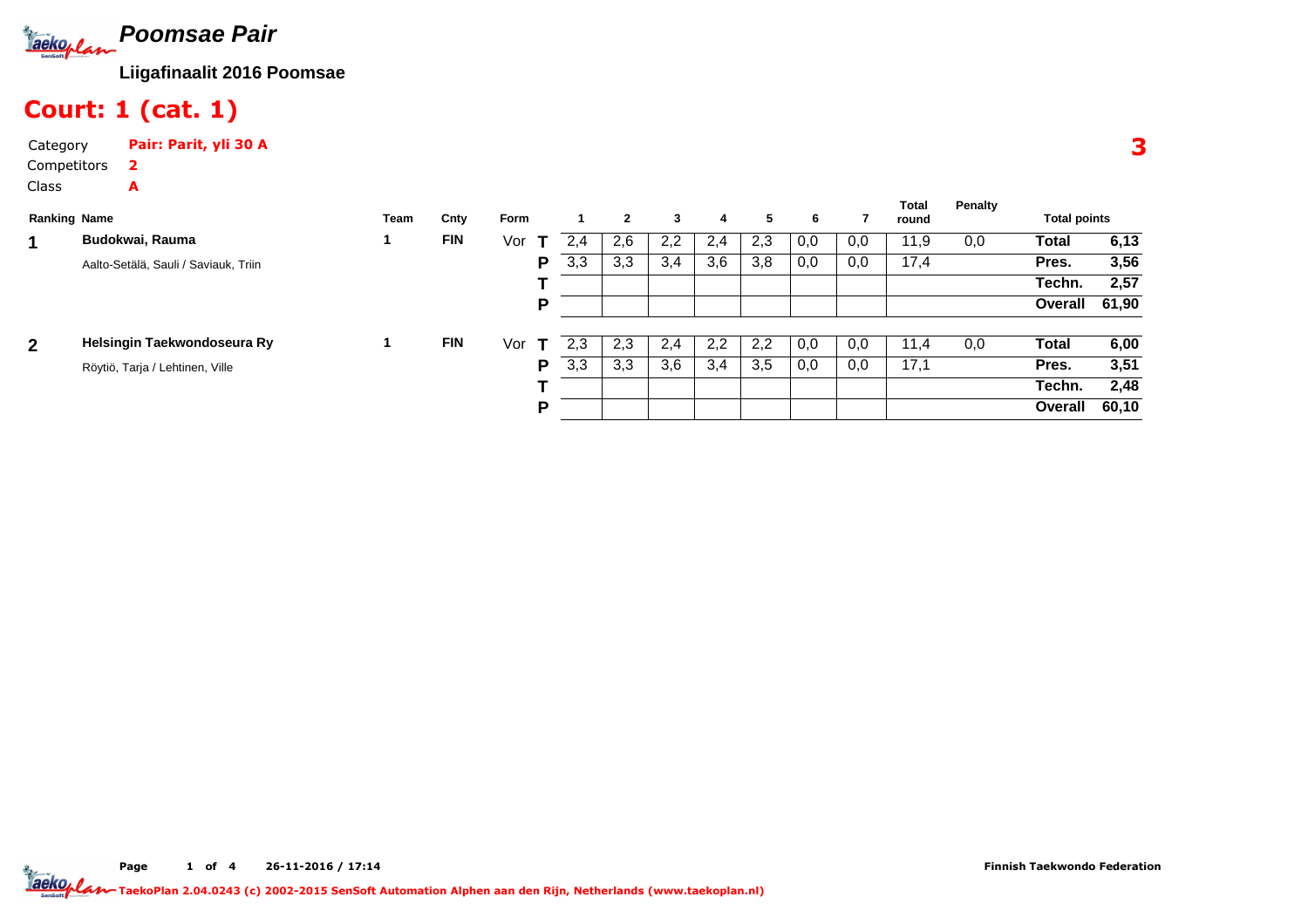

### Court: 1 (cat. 2)

A

CategoryPair: Parit, ylemmät A

#### Class

| <b>Ranking Name</b> |                                         | Team | Cnty       | Form     |          |    | $\mathbf{2}$ | 3   | 4   | 5   | 6   | 7   | <b>Total</b><br>round | <b>Penalty</b> | <b>Total points</b> |       |
|---------------------|-----------------------------------------|------|------------|----------|----------|----|--------------|-----|-----|-----|-----|-----|-----------------------|----------------|---------------------|-------|
| 1                   | <b>EHT, Saariston Park</b>              |      | <b>FIN</b> | Vor<br>т | 2,2      |    | 2,6          | 1,1 | 2,1 | 2,4 | 0,0 | 0,0 | 10,4                  | 0,0            | <b>Total</b>        | 5,13  |
|                     | Fagerholm, Jessica / Uuskoski, Patricia |      |            |          | 2,9<br>P |    | 3,3          | 2,8 | 3,2 | 2,0 | 0,0 | 0,0 | 14,2                  |                | Pres.               | 2,95  |
|                     |                                         |      |            |          |          |    |              |     |     |     |     |     |                       |                | Techn.              | 2,18  |
|                     |                                         |      |            |          | P        |    |              |     |     |     |     |     |                       |                | Overall             | 50,50 |
| $\overline{2}$      | Mudo Ry                                 | 1    | <b>FIN</b> | Vor<br>т | 2,5      |    | 2,2          | 2,3 | 2,1 | 1,8 | 0,0 | 0,0 | 10,9                  | 0,0            | <b>Total</b>        | 5,05  |
|                     | Jansson, Kirsi / Jansson, Timo          |      |            |          | 3,0<br>P |    | 3,0          | 2,7 | 3,3 | 1,9 | 0,0 | 0,0 | 13,9                  |                | Pres.               | 2,91  |
|                     |                                         |      |            |          |          |    |              |     |     |     |     |     |                       |                | Techn.              | 2,13  |
|                     |                                         |      |            |          | P        |    |              |     |     |     |     |     |                       |                | Overall             | 50,10 |
| $\mathbf{3}$        | Porin Taekwondoseura Ry                 |      | <b>FIN</b> | Vor<br>т |          | .5 | 2,3          | 2,0 | 2,0 | 1,8 | 0,0 | 0,0 | 09,6                  | 0,0            | <b>Total</b>        | 5,02  |
|                     | Lankinen, Anu / Lindgren, Maria         |      |            |          | 3,1<br>P |    | 3,2          | 3,1 | 3,0 | 1,7 | 0,0 | 0,0 | 14,1                  |                | Pres.               | 3,07  |
|                     |                                         |      |            |          |          |    |              |     |     |     |     |     |                       |                | Techn.              | 1,95  |
|                     |                                         |      |            |          | P        |    |              |     |     |     |     |     |                       |                | Overall             | 49,30 |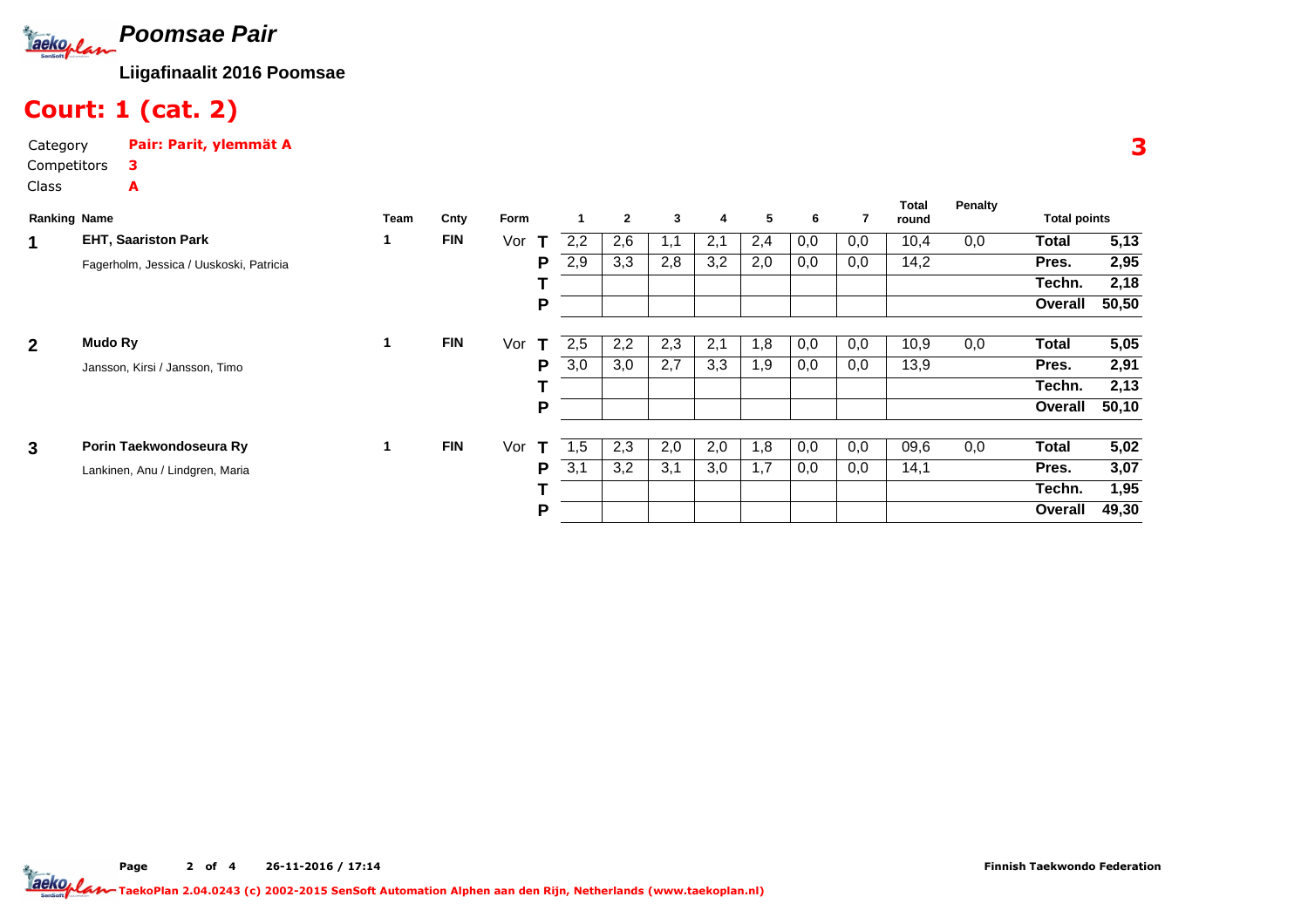

## Court: 1 (cat. 18)

A

Category Pair: Parit, alle 17 A1

#### Class

| <b>Ranking Name</b> |                                | Team | Cnty       | Form |     |           |           |     |     |     |     | Total<br>round | <b>Penalty</b> | <b>Total points</b> |       |
|---------------------|--------------------------------|------|------------|------|-----|-----------|-----------|-----|-----|-----|-----|----------------|----------------|---------------------|-------|
|                     | Klaukkala, Pori                |      | <b>FIN</b> | Vor  |     |           |           | 2,2 | 2.9 | 0,0 | 0,0 | Ι.3            | 0.0            | Total               | 6,05  |
|                     | Tuokko, Tara / Halonen, Daniel |      |            | D    | 3.6 | 21<br>ັບ. | റ റ<br>ັັ | 3,6 | ، ب | 0,0 | 0,0 | 17,2           |                | Pres.               | 3,55  |
|                     |                                |      |            |      |     |           |           |     |     |     |     |                |                | Techn.              | 2,50  |
|                     |                                |      |            | P    |     |           |           |     |     |     |     |                |                | Overall             | 60,30 |

#### 3

Page 3 of 4 26-11-2016 / 17:14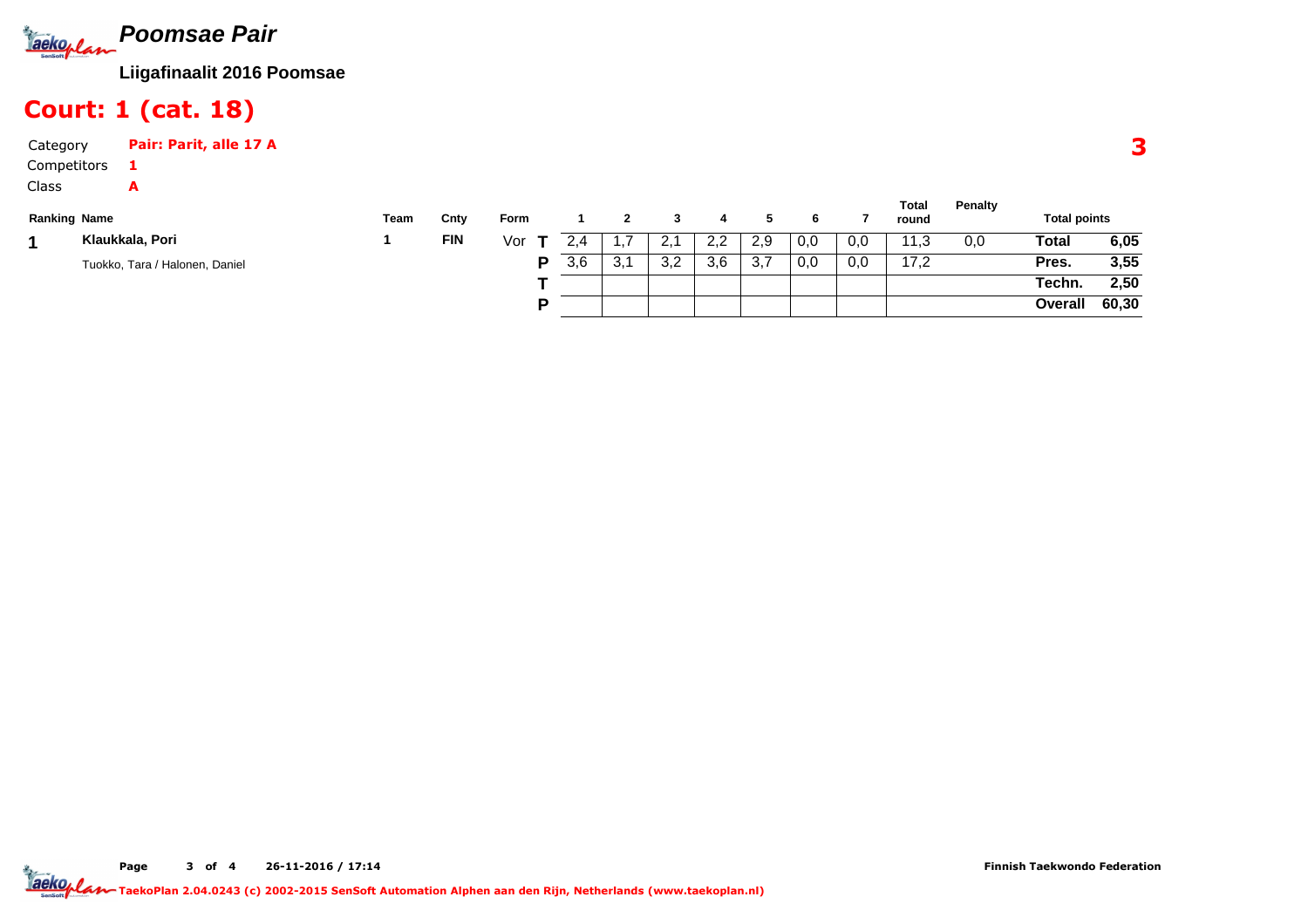

#### Court: 1 (cat. 19)

CategoryPair: Parit, ilves A

A

| <b>Ranking Name</b>     |                                    | Team | Cnty       | Form     |     | $\mathbf{2}$ | 3   | $\overline{4}$ | 5   | 6   | 7   | <b>Total</b><br>round | Penalty | <b>Total points</b> |       |
|-------------------------|------------------------------------|------|------------|----------|-----|--------------|-----|----------------|-----|-----|-----|-----------------------|---------|---------------------|-------|
| 1                       | EHT, TU11                          | 1    | <b>FIN</b> | Vor<br>т | 3,0 | 2,4          | 2,6 | 3,0            | 3,1 | 0,0 | 0,0 | 14,1                  | 0,0     | Total               | 6,30  |
|                         | Kortelainen, Aino / Knutsson, Mia  |      |            | P        | 3,5 | 3,6          | 3,4 | 3,5            | 3,8 | 0,0 | 0,0 | 17,8                  |         | Pres.               | 3,53  |
|                         |                                    |      |            |          |     |              |     |                |     |     |     |                       |         | Techn.              | 2,77  |
|                         |                                    |      |            | P        |     |              |     |                |     |     |     |                       |         | Overall             | 62,70 |
| $\overline{2}$          | Taekwondourheilijat 2011           | 1    | <b>FIN</b> | Vor<br>т | 2,9 | 2,4          | 2,4 | 2,9            | 2,5 | 0,0 | 0,0 | 13,1                  | 0,0     | Total               | 5,82  |
|                         | Buuri, Bella / Sarala, Sofia       |      |            | P        | 3,4 | 3,7          | 3,0 | 3,4            | 3,3 | 0,0 | 0,0 | 16,8                  |         | Pres.               | 3,32  |
|                         |                                    |      |            |          |     |              |     |                |     |     |     |                       |         | Techn.              | 2,50  |
|                         |                                    |      |            | P        |     |              |     |                |     |     |     |                       |         | Overall             | 58,60 |
| $\mathbf{3}$            | Taekwondo Nurmijärvi               | 1    | <b>FIN</b> | Vor<br>т | 2,8 | 2,4          | 2,2 | 2,2            | 2,3 | 0,0 | 0,0 | 11,9                  | 0,0     | <b>Total</b>        | 5,75  |
|                         | Suorela, Iisa / Nieminen, Vilma    |      |            | P        | 3,2 | 3,6          | 3,2 | 3,3            | 3,6 | 0,0 | 0,0 | 16,9                  |         | Pres.               | 3,40  |
|                         |                                    |      |            |          |     |              |     |                |     |     |     |                       |         | Techn.              | 2,35  |
|                         |                                    |      |            | P        |     |              |     |                |     |     |     |                       |         | <b>Overall</b>      | 57,70 |
| $\overline{\mathbf{4}}$ | Helsingin Taekwondoseura Ry        | 1    | <b>FIN</b> | Vor<br>т | 2,7 | 1,9          | 1,5 | 2,6            | 2,0 | 0,0 | 0,0 | 10,7                  | 0,0     | <b>Total</b>        | 5,09  |
|                         | Pöyhönen, Felipe / Susiluoto, Otto |      |            | P        | 3,2 | 2,9          | 2,9 | 3,2            | 3,2 | 0,0 | 0,0 | 15,4                  |         | Pres.               | 3,06  |
|                         |                                    |      |            |          |     |              |     |                |     |     |     |                       |         | Techn.              | 2,02  |
|                         |                                    |      |            | P        |     |              |     |                |     |     |     |                       |         | Overall             | 50,50 |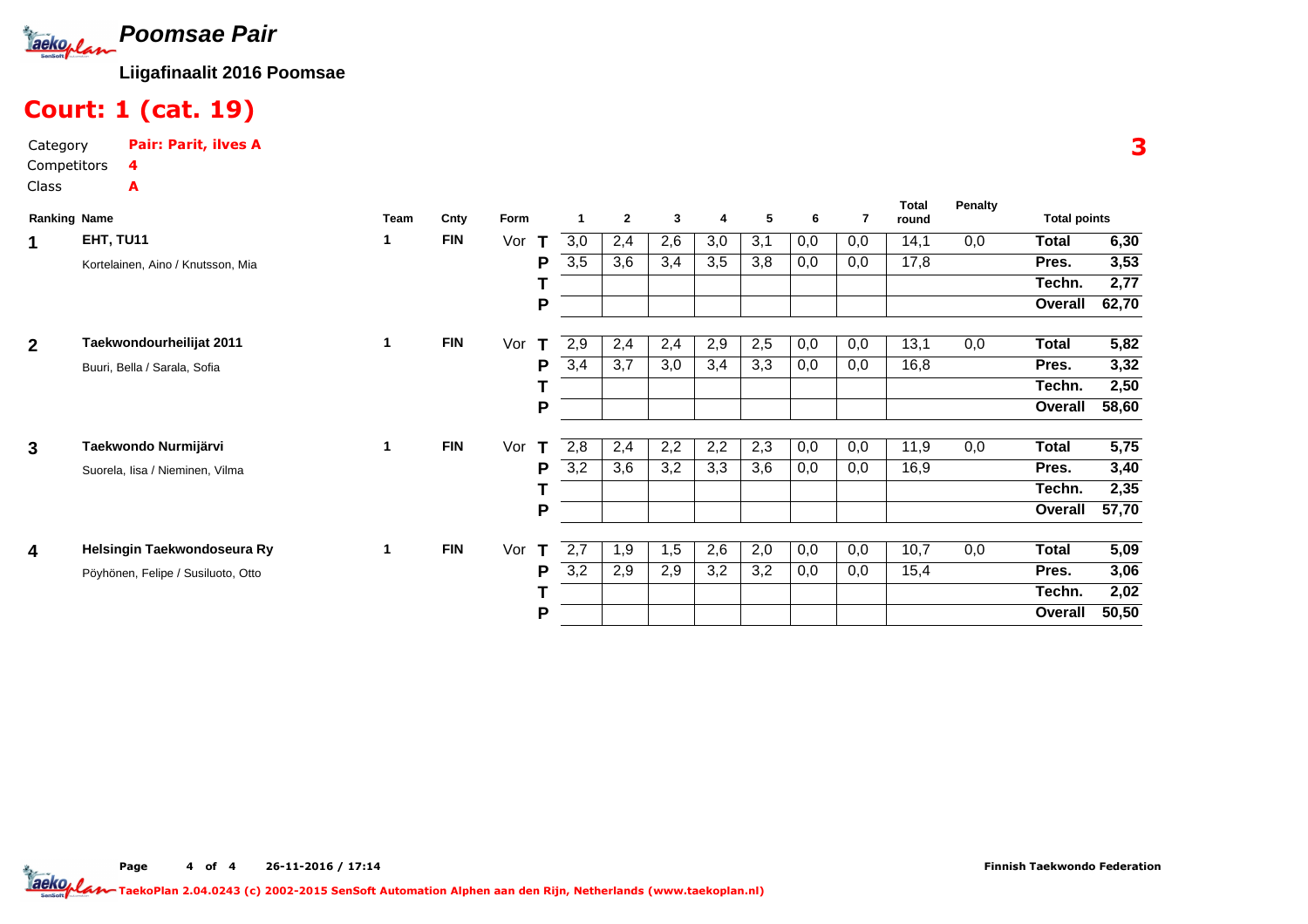

#### Court: 1 (cat. 4)

A

CategoryTeam: Ryhmät, harrast A

#### Class

| <b>Ranking Name</b> |                                                  | Team | Cnty       | Form |              |     | $\mathbf{2}$ | 3   | 4   | 5.  | 6   |     | Total<br>round | Penalty | <b>Total points</b> |       |
|---------------------|--------------------------------------------------|------|------------|------|--------------|-----|--------------|-----|-----|-----|-----|-----|----------------|---------|---------------------|-------|
| 1                   | EHT, TU11                                        |      | <b>FIN</b> | Vor  | т            | 2,1 | 2,5          | 2,2 | 2,6 | 2,5 | 0,0 | 0,0 | 11,9           | 0,0     | <b>Total</b>        | 5,61  |
|                     | Buuri, Bella / Kortelainen, Aino / Knutsson, Mia |      |            |      | P            | 3,3 | 2,9          | 3,3 | 3,5 | 3,3 | 0,0 | 0,0 | 16,3           |         | Pres.               | 3,27  |
|                     |                                                  |      |            |      |              |     |              |     |     |     |     |     |                |         | Techn.              | 2,35  |
|                     |                                                  |      |            |      | P            |     |              |     |     |     |     |     |                |         | Overall             | 55,10 |
| $\overline{2}$      | Taekwondo Nurmijärvi                             |      | <b>FIN</b> | Vor  | $\mathbf{T}$ | 2.3 | 2,3          | 2,7 | 2,6 | 2,5 | 0,0 | 0,0 | 12,4           | 0,0     | Total               | 5,53  |
|                     | Suorela, Iisa / Nieminen, Vilma / Myllynen, Niko |      |            |      | P            | 3,4 | 2,6          | 3,2 | 3,2 | 3,3 | 0,0 | 0,0 | 15,7           |         | Pres.               | 3,18  |
|                     |                                                  |      |            |      |              |     |              |     |     |     |     |     |                |         | Techn.              | 2,35  |
|                     |                                                  |      |            |      | Р            |     |              |     |     |     |     |     |                |         | Overall             | 54,70 |